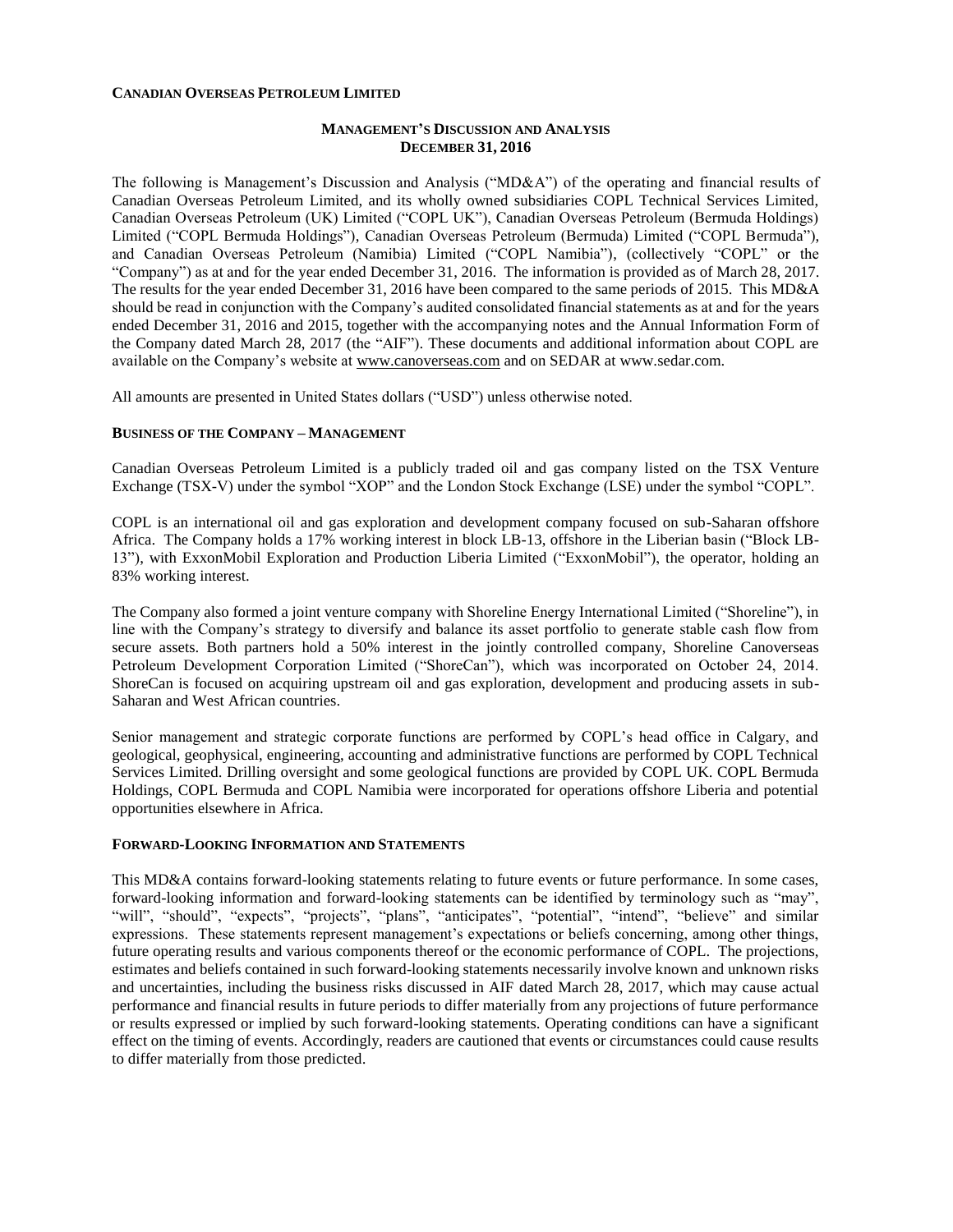## **FORWARD-LOOKING INFORMATION AND STATEMENTS (CONTINUED)**

Forward-looking statements included or incorporated by reference in this document include statements with respect to:

- the Company's current strategy to establish and grow an oil and gas business (the "Overview and Overall Performance", "Outlook" and "Liquidity and Capital Resources" sections);
- the Company's plans to further evaluate LB-13 (the "Overview and Overall Performance and "Outlook" sections;
- the Company's ability to raise capital and obtain the financing necessary to develop profitable oil operations (the "Overview and Overall Performance", "Outlook" and "Liquidity and Capital Resources" sections);
- the Company's assumptions in respect of valuation of Warrants and Stock Options (as defined herein) (the "Stock-based Compensation Expense", "Derivative Gain / Loss", "Share Capital" and "Liquidity and Capital Resources" sections);
- the Company's ability to manage its financial and operational risks (the "Overview and Overall Performance", "Financial Instruments", "Commitments and Contractual Obligations" and "Liquidity and Capital Resources" sections); and
- expected impacts on the Company as a result of implementing new accounting polices ("Accounting Pronouncements).

The Company's AIF for the year ended December 31, 2016 describe major risks, material assumptions and other factors related to forward-looking information and forward-looking statements that could influence actual results and are incorporated herein by reference. These risks, assumptions and other factors have been provided for readers to gain a more complete perspective on COPL's future operations. However, readers should be cautioned that the list of factors is not exhaustive and that this information may not be appropriate for other purposes. Forwardlooking information and forward-looking statements included or incorporated by reference in this MD&A are valid only as at the date of this MD&A, and the Company does not intend to update or revise these forward-looking statements and forward-looking information except as required by applicable securities laws. The forward-looking information and forward-looking statements contained in this MD&A are expressly qualified by this cautionary statement.

### **OVERVIEW AND OVERALL PERFORMANCE \***

In the fourth quarter of 2016, the Company continued to identify, evaluate and pursue exploration and development opportunities in Nigeria, Equatorial Guinea and other West African countries. Additionally, the Mesurado-1 well was drilled by ExxonMobil on Block LB-13 in Liberia. The Company continues to be focused on offshore opportunities that its seasoned technical team has strength in evaluating and developing.

## *Liberia*

On April 5, 2013, following the Liberian Legislature's ratification of the Production Sharing Contract ("PSC") governing Block LB-13 offshore Liberia, the closing and completion of previously announced transactions between COPL Bermuda and ExxonMobil occurred. The Company holds a 17% working interest in Block LB-13, with the remaining 83% being held by ExxonMobil, who is the operator under the license. As previously announced, the Company's share of all joint interest costs and the gross drilling costs up to \$120 million is carried by ExxonMobil.

In March 2014, an outbreak of "Ebola Haemorrhagic Fever" was reported in Liberia, the disease having crossed from its initial outbreak in the adjacent country of Guinea. It quickly spread in various parts of Liberia and was prevalent in the capital Monrovia and constituted a major health matter. The World Health Organization ("WHO") described it as an International Public Health Emergency. On July 23, 2014, the Company announced that the drilling program in Liberia had been suspended due to the Ebola outbreak in the region. Commerce and daily life were heavily impacted and international companies removed personnel and suspended business operations.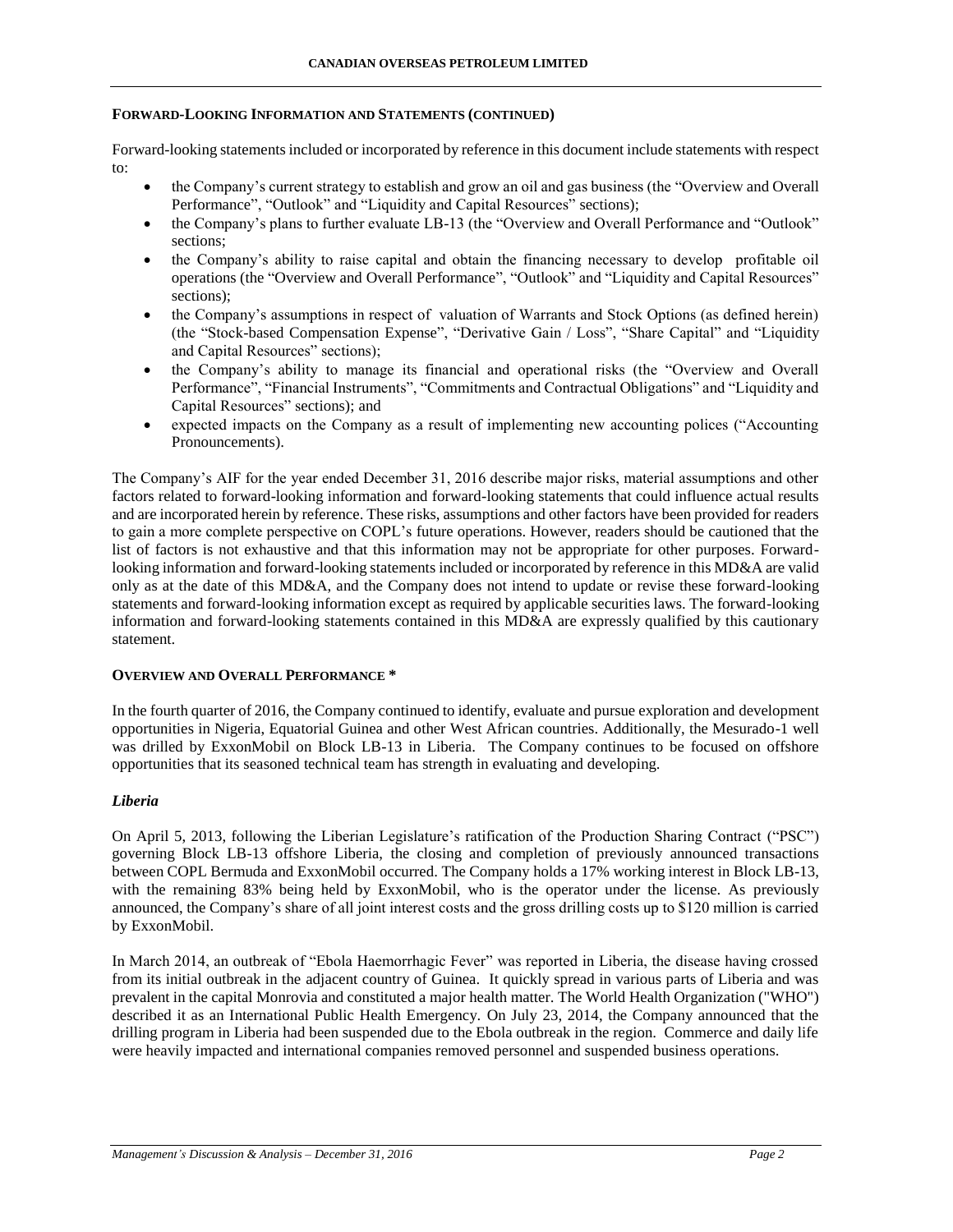## **OVERVIEW AND OVERALL PERFORMANCE \* (CONTINUED)**

During the first part of January 2016, the WHO declared the end of the most recent outbreak of Ebola virus disease in Liberia and stated that all known chains of transmission had been stopped in West Africa. Liberia was first declared free of Ebola transmission in May 2015, but the virus has been re-introduced twice since then, with the latest flare-up in November 2015. On January 14, 2016, the most recent WHO announcement about Liberia being "Ebola-free" came 42 days (two 21-day incubation cycles of the virus) after the last confirmed patient in Liberia tested negative for the disease 2 times.

On February 23, 2016, ExxonMobil informed the Company that the length of the extension period granted by the National Oil Company of Liberia ("NOCAL") has been set at a total of 619 days and that the second exploration period timeframe has been extended until September 25, 2017. This extension was a result of the "State of Emergency Agreement" between NOCAL and ExxonMobil due to the Ebola crisis in Liberia.

On September 23, 2015, the Company announced it had received a work program and budget for 2016 from ExxonMobil of its best estimate as to the timing of key activities. The well to be drilled under the Second Exploration Phase, Mesurado-1, was planned to spud in the fourth quarter of 2016.

It was announced on November 23, 2016 that ExxonMobil had commenced drilling operations on the Mesurado-1 exploration well on November 22, 2016 – utilizing the Drillship Seadrill West Saturn. The Mesurado-1 was located about 50 miles offshore Liberia on Block LB-13 in approximately 2500 metres of water. On December 19, 2016, it was announced that the Mesurado-1 well had reached total depth. It was reported that the well, targeting oil in a sequence of Late Cretaceous Santonian-age sands, intersected 145 metres (475 feet) of net sand of which 118 metres (387 feet) were deemed to be "reservoir quality." No hydrocarbons were indicated by the logging while drilling operations performed across the targeted intervals. ExxonMobil, the operator, advised the Company that no further logging operations would be conducted and the well was to be plugged and abandoned. The operator plugged and abandoned the well and released the rig on December 27, 2016. The Mesurado-1 well fulfills the work obligations of the second exploration period under the Liberian PSC. The partners are in the process of evaluating the results and will need to determine the overall effect on the remaining exploration prospects on the block.

The Company reported its disappointment at the lack of hydrocarbons encountered by the Mesurado-1 well, however, it was pleased that the existence of a targeted Santonian thick sand sequence (in an otherwise clay-rich, deep water environment) was in accordance with predictions from its seismic interpretation. The lack of hydrocarbons at Mesurado-1 has caused the Company to do additional work on the 3D seismic over Block LB-13 to re-evaluate other leads that we have mapped on this block.

## *Expansion of sub-Saharan Portfolio*

As part of the Company's stated strategy to expand its interests and to generate stable cash flow from secure assets, the Company continues to assess opportunities in sub-Saharan Africa.

The Company and Shoreline, an unrelated company, incorporated ShoreCan in October 2014 in Bermuda to focus on acquisitions of upstream oil and gas exploration, development and producing assets in sub-Saharan Africa. Both partners hold a 50% interest in the jointly controlled entity.

On February 20, 2015, ShoreCan entered into a commercial acquisition, ratified by the Ministry of Energy in Namibia, of an 80% interest in three blocks offshore Namibia. During the third quarter of 2016, as a results of geological evaluation, ShoreCan decided to terminate its exploration project in Namibia and to relinquish its 80% interest in the three offshore blocks in Namibe basin. On November 2, 2016, ShoreCan sent a formal letter to Camelot Investment Group ("Camelot") expressing its desire to exit from the joint venture relationship with Camelot and to relinquish its interests in Namibia license PEL 075 relative to offshore blocks 1708, 1709, and 1808. COPL held a 40% equity interest in the blocks through its 50% interest in the joint venture company ShoreCan. Following a technical assessment of the exploration and economic potential, the partnership decided to relinquish its interests in the blocks.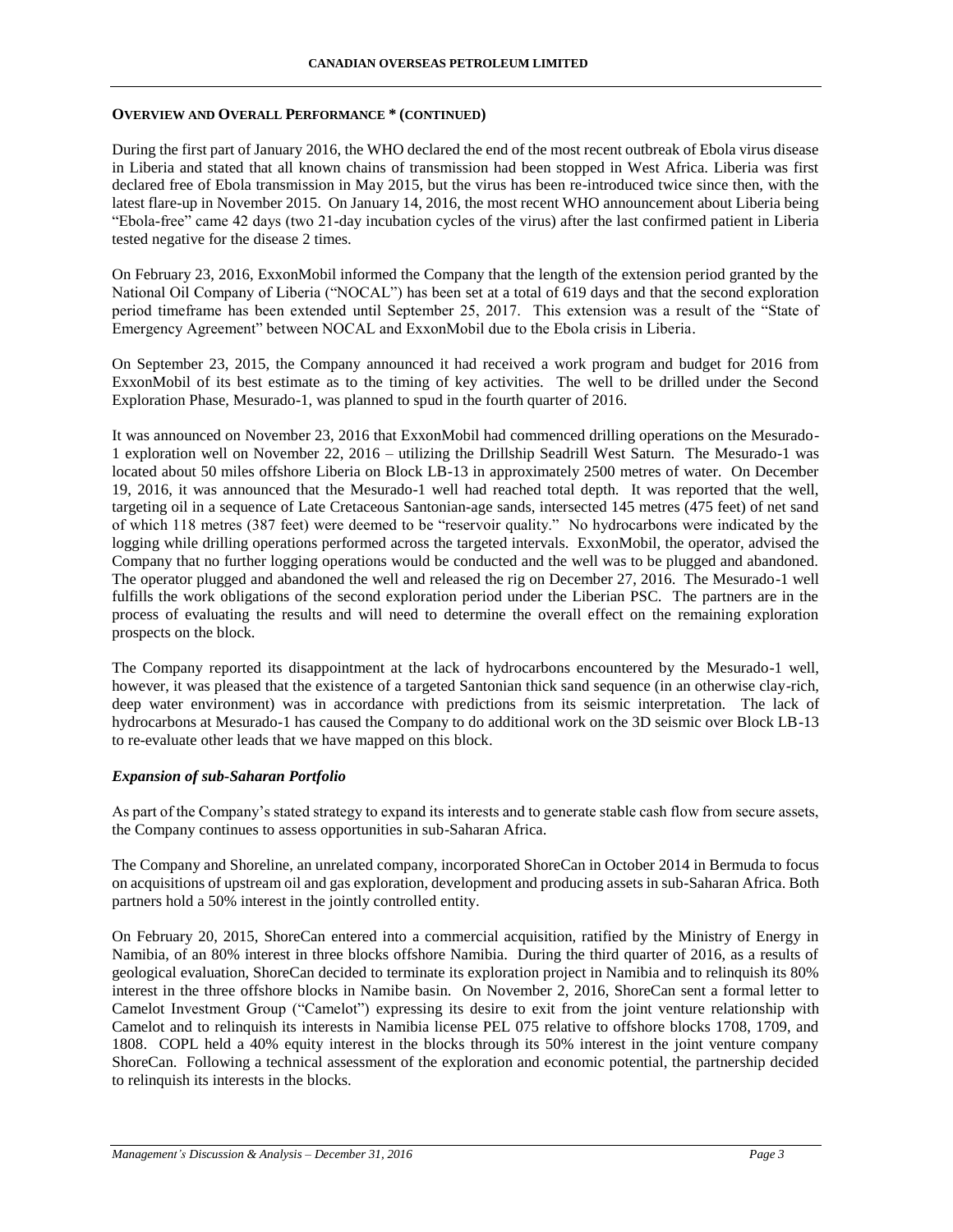## **OVERVIEW AND OVERALL PERFORMANCE \* (CONTINUED)**

## *Expansion of sub-Saharan Portfolio (continued)*

On May 27, 2015, ShoreCan signed a memorandum of understanding ("MOU") on Equatorial Guinea Block EG-18 with the Minister of Mines, Industry and Energy ("MMIE") in Malabo, Equatorial Guinea. A meeting to discuss the terms of a production sharing contract with the MMIE was held on February 10, 2016. Meetings were held between COPL representatives of ShoreCan and the MMIE on June 29 and June 30, 2016 to discuss and negotiate the term of the production sharing contract. The Company will provide further information as future negotiations permit.

On August 17, 2015, ShoreCan agreed to an acquisition in Nigeria to acquire 80% of the issued share capital of a Nigerian oil company which holds 100% of the equity and titled interest of an oil appraisal and development project offering near term oil production, located in the Niger Delta province, offshore Nigeria. The transaction also provides that ShoreCan will take over management and operatorship of the asset.

On September 14, 2016, COPL announced that ShoreCan had completed the acquisition of 80% of the share capital of Essar Exploration and Production Limited (Nigeria) ("Essar Nigeria"). Essar Nigeria's sole asset is a 100% interest and operatorship of oil prospecting license, located about 50 kilometres offshore in the central area of the Niger Delta ("OPL 226"). As a party to a PSC for OPL 226, Essar Nigeria is required to seek Nigerian Government ministerial consent for the transaction. The respective application has been made and the parties to the transaction are awaiting its approval.

OPL 226 has an area of 1530 km<sup>2</sup> and is situated in water depths ranging from 40 to 80 meters. It offers oil appraisal and development opportunities having near term oil production potential and significant exploration upside. Historically, five wells have been drilled, with the first oil discovery on the block made in 2001 in the fifth well (Noa-1) after earlier drilling encountered predominantly gas-bearing sands. ShoreCan, in the last year, has completed additional seismic processing of the most recent 568 km<sup>2</sup> 3D seismic survey acquired by Essar Nigeria in 2012. The advanced seismic processing techniques, applied to this data set by ShoreCan, were successfully completed to differentiate oil-bearing sands from gas and water-bearing sands. At the request of COPL, Netherland, Sewell & Associates, Inc. ("NSAI") has prepared an independent report (the "Report") in accordance with Canadian National Instrument 51-101 evaluating the Contingent and Prospective Resources attributed to OPL 226, as of March 2016. In the Report, the Gross Unrisked Contingent Oil Resources recoverable for the primary Noa West oil discovery are estimated to be the following: Low Estimate (1C), 11.5 million bbls; Best Estimate (2C), 16.1 million bbls; and High Estimate (3C), 20.7 million bbls. The Gross Unrisked Prospective Oil Resources recoverable for 15 additional undrilled areas on the Noa Complex in the Report are estimated to be the following: Low Estimate, 259 million bbls; Best Estimate, 461 million bbls; and High Estimate, 461 million bbls. In addition to the oil resources identified, the NSAI's Report has estimated significant volumes of Unrisked Prospective Gas Resources on the Block totalling on a Best Estimate over 1.6 TCF.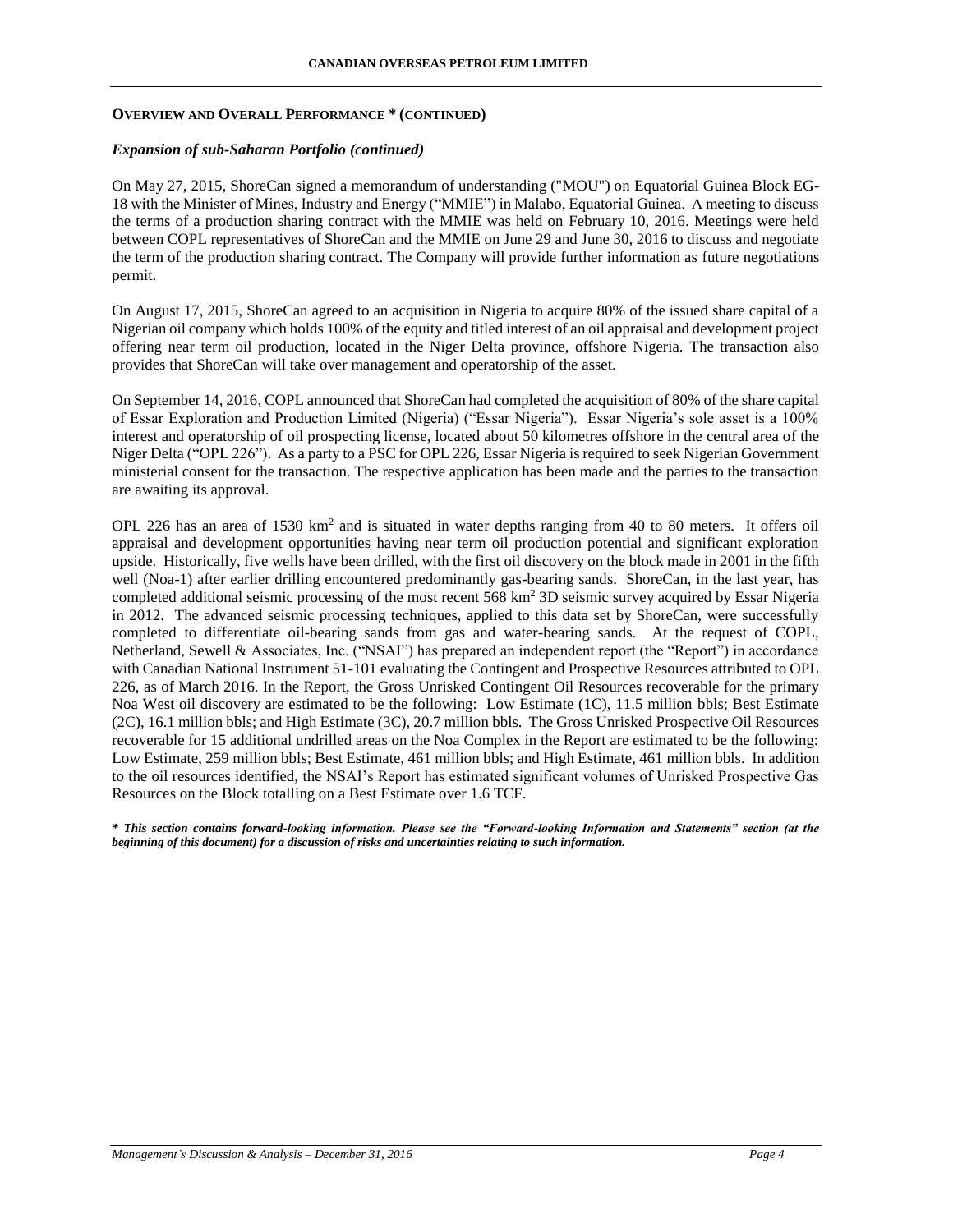#### **CANADIAN OVERSEAS PETROLEUM LIMITED**

## **FINANCIAL SUMMARY**

General and administrative costs were \$5.2 million for the year ended December 31, 2016 (net of \$0.3 million of costs allocated to exploration projects), compared to \$6.4 million for the year ended December 31, 2015 (net of \$0.2 million of costs allocated to exploration projects). Stock-based compensation expense of \$2.1 million was recorded in 2016 in relation to stock options granted in May, August and November of 2016; there was no stockbased compensation recorded in 2015. In 2016, the Company also wrote off \$1.3 million of its exploration and evaluation assets related to the project in Liberia; no such write off was recorded in 2015. A foreign exchange loss of \$0.2 million was recognized for the year ended December 31, 2016, compared to foreign exchange loss of \$0.5 million in 2015. The Company recognized a gain on derivative of \$2.1 million for the year ended December 31, 2016, compared to a gain of \$1.1 million for the year ended December 31, 2015. The Company also recognized interest income of approximately \$26,000 for the year ended December 31, 2016, compared to \$41,000 for the year ended December 31, 2015. The loss recognized on the Company's investment in ShoreCan was \$0.1 million for the year ended December 31, 2016, compared to \$0.7 million for the year ended December 31, 2015. As a result, the Company's net loss amounted to \$6.8 million for the year ended December 31, 2016, compared to net loss of \$6.7 million in 2015.

As at December 31, 2016, the Company's cash and cash equivalents amounted to \$2.6 million, compared to \$2.0 million as at December 31, 2015. Cash used in operating activities amounted to \$5.5 million for the year ended December 31, 2016 compared to \$6.3 million for the same period in 2015. Cash provided by financing activities amounted to \$6.5 million for the year ended December 31, 2016, compared to \$5.0 million for the year ended December 31, 2015. Cash used in investing activities amounted to \$0.3 million for the year ended December 31, 2016, compared to \$0.9 million for the year ended December 31, 2015.

## **OUTLOOK \***

The Company's strategy is to grow its international oil and gas business offshore sub-Saharan Africa and elsewhere in the world by farming into, and/or acquiring interests in, exploration, unappraised and/or undeveloped assets as well as in producing assets using the expertise and experience of its senior management team.

The Company's short-term operations will focus on:

- working with ExxonMobil to evaluate Mesurado-1 results and other prospects on Block BL-13 offshore Liberia;
- working to progress the planning of future drill locations in Nigeria on OPL 226; and
- working to successfully conclude the variety of new opportunities available in sub-Saharan Africa.

Currently the Company does not have material cash inflows and/or adequate financing to develop profitable operations. The Company is pursuing exploration projects and contracts that will require substantial additional financing before they are able to generate positive cash flows. Accordingly, the Company's continued successful operation is dependent on its ability to obtain additional financing. There is no assurance that the Company will be able to obtain adequate financing in the future or that such financing will be obtained on terms advantageous to the Company. With no assurance such financing will be obtained in future, there is material uncertainty that may cast substantial doubt on the Business' ability to continue as a going concern. All of these factors represent events, risks or uncertainties that management believes will materially affect the Company's future performance.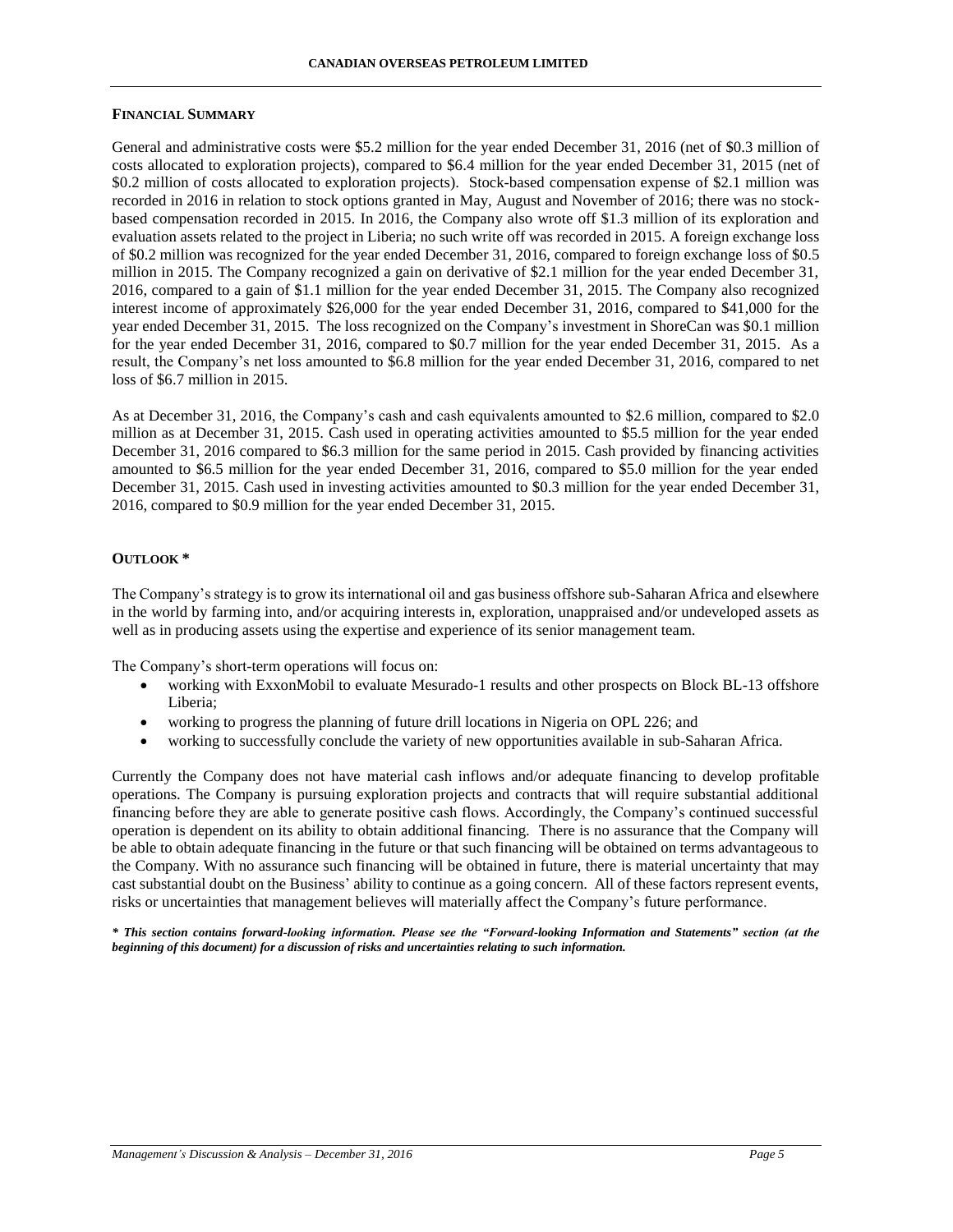## **SELECTED ANNUAL INFORMATION**

# **DISCUSSION OF OPERATIONS**

The Company has not had significant revenue from operations in any of its last three financial years. The following table summarizes the Company's financial results for the years ended December 31 2016, 2015 and 2014:

| (\$\\ 000\, 000\$) except per share         | 2016        | 2015        | 2014        |
|---------------------------------------------|-------------|-------------|-------------|
| Pre-license costs                           | \$          | \$114       | 551<br>\$.  |
| Derecognition of exploration                |             |             |             |
| and evaluation assets                       | 1,321       |             | 594         |
| Administrative expenses                     | 5,182       | 6,391       | 6,541       |
| Stock-based compensation                    | 2,097       |             |             |
| Interest income                             | (26)        | (41)        | (28)        |
| Derivative gain                             | (2,126)     | (1,097)     | (27)        |
| Foreign exchange loss / (gain)              | 193         | 530         | (1,138)     |
| Loss on investment in joint venture         | 80          | 729         |             |
| Net loss                                    | 6,761       | 6,685       | 6,554       |
| Per share loss (basic and diluted)          | \$<br>0.01  | \$.<br>0.01 | \$.<br>0.02 |
| Outstanding common shares at<br>December 31 | 617,139,350 | 482,339,196 | 402,050,497 |
| Weighted average common shares<br>- basic   | 566,935,628 | 440,545,079 | 365,248,721 |
| Cash used in operating activities           | \$5,484     | \$6,255     | \$7,515     |

# *Pre-Licence Costs*

The \$0.1 million of pre-licence costs in 2015 related to a project in sub-Saharan Africa that was discontinued. (discussed in the "Expansion of sub-Saharan African Portfolio" section). For the year end December 31, 2014, prelicense costs of \$0.6 million related to \$0.3 million for areas in West Africa, and \$0.3 million for the Liberia project. No pre-license costs were incurred in 2016.

## *Derecognition of Exploration and Evaluation Assets*

In December 2016, an exploration well Mesurado-1 was drilled on Block LB-13 offshore Liberia but it was not commercially successful. Exploration costs related to the Company's interest in this well were carried by its partner ("carried interest"). At December 31, 2016, the Company reviewed its exploration and evaluation ("E&E") balances and derecognized \$1.3 million representing capitalized E&E related to Mesurado area. Currently both partners are evaluating the results from Mesurado-1 drilling and performing further geological and geophysical analysis on the rest of block LB-13.

There was no E&E write-off in 2015. In 2014, \$0.6 million was written off representing E&E assets previously recognized for a New Zealand project (terminated in 2015).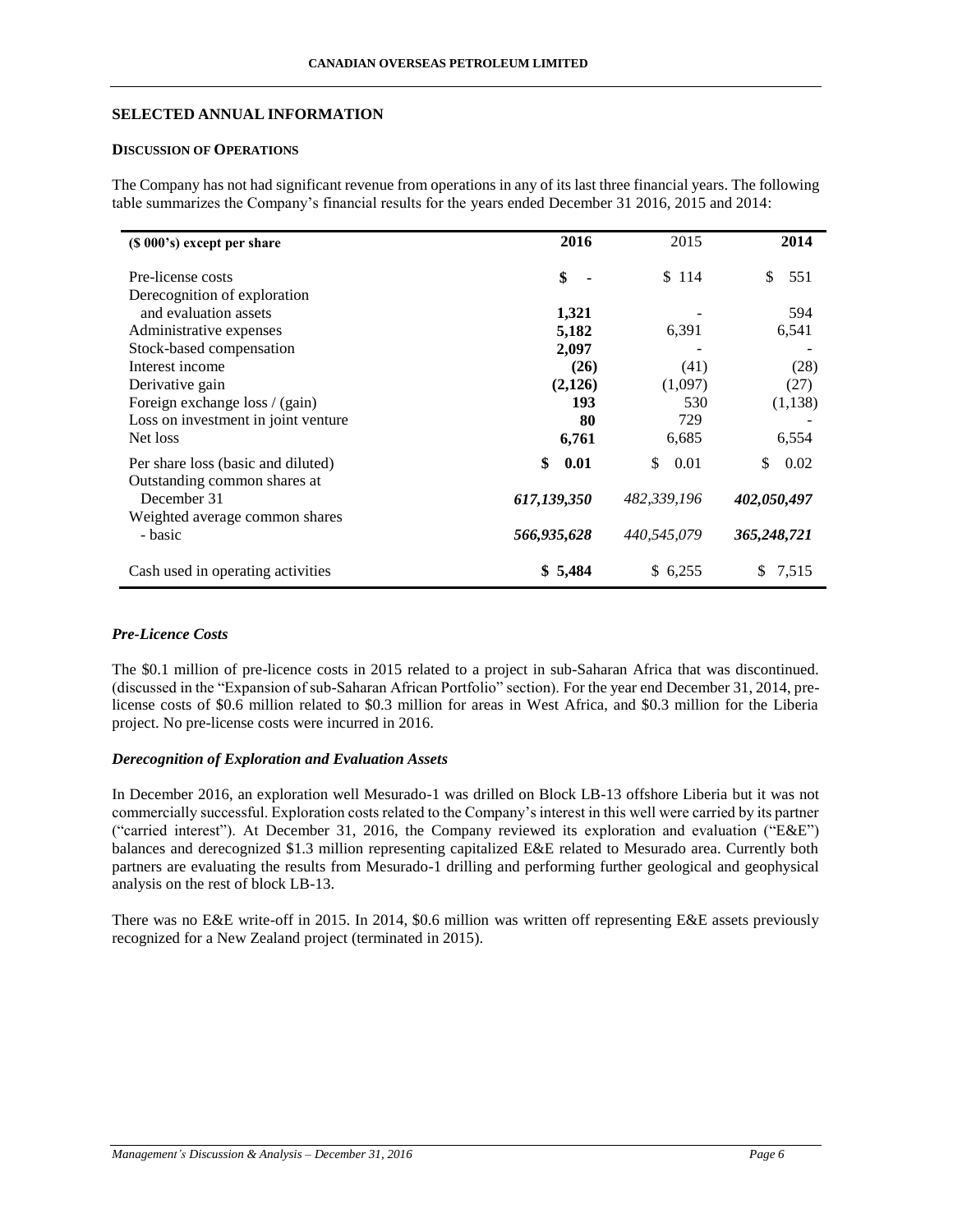## **SELECTED ANNUAL INFORMATION (CONTINUED)**

## *Administrative Expenses*

A breakdown of administrative expenses are as follows:

| (S 000's)                                                    | 2016        |   | 2015    |
|--------------------------------------------------------------|-------------|---|---------|
| Administrative:                                              |             |   |         |
| Payroll and related costs                                    | \$<br>2,219 | S | 2,363   |
| External directors' fees and related costs                   | 611         |   | 532     |
| Consulting services                                          | 327         |   | 686     |
| Professional services                                        | 240         |   | 739     |
| Travel expenses                                              | 484         |   | 661     |
| Office expenses                                              | 671         |   | 758     |
| Stock exchange, transfer agent and UK regulatory agents fees | 301         |   | 197     |
| Other general and administrative                             | 603         |   | 605     |
| Costs allocated to exploration projects                      | (274)       |   | (150)   |
| Total administrative                                         | \$5,182     |   | \$6,391 |

Administrative expenses amounted to \$5.2 million for the year ended December 31, 2016, compared to \$6.4 million for the year ended December 31, 2015, and are presented net of costs allocated to exploration projects which amounted to \$0.3 million in 2016 and \$0.2 million in 2015.

The decrease in administrative expenses of \$1.2 million was mainly due to a decrease in expenses related to professional services of \$0.5 million (mainly a decrease in legal services) and consulting services of \$0.4 million (mainly a decrease in consulting on financing) as well as a decrease in travel and office costs, partially compensated by an increase mainly in stock exchanges and agents fees. In addition, administrative costs allocated to exploration projects increased in 2016 by \$0.1 million.

# *Stock-Based Compensation Expense\**

The Company has a stock option plan where the number of ommon Shares reserved under the plan shall not exceed 10% of the issued and outstanding Common Shares and the number reserved for any one individual may not exceed 5% of the issued and outstanding Common Shares. Exercise prices for stock options granted are determined by the closing market price on the day before the date of grant.

In 2016, the Company granted following stock options to its directors, officers, employees and consultants:

- on May 12, 2016 40,780,000 stock options to acquire the Company's Common Shares at an exercise price of CAD 0.10 (\$0.08);
- on August 12, 2016 4,400,000 stock options to acquire the Company's Common Shares at an exercise price of CAD 0.115 (\$0.088); and
- on November 15, 2016 7,500,000 stock options to acquire the Company's Common Shares at an exercise price of CAD 0.18 (\$0.13).

The stock options vest immediately and expire five years from the date of grant. The related stock-based compensation expense of \$2.1 million has been recognized in the statement of comprehensive loss for the year ended December 31, 2016. The fair value of each stock option granted was estimated on the date of grant using a Black-Scholes option pricing model (the assumptions used for the model are discussed in the notes accompanying the Company's audited consolidated financial statements as at December 31, 2016). No stock-based compensation expense was recognized for the comparable period of 2015.

During 2016, 9,490,000 stock options expired unexercised and 1,500,000 stock options were forfeited. No stock options were exercised during the years ended December 31, 2016 and 2015. As at December 31, 2016, a total of 61,005,000 stock options to purchase Common Shares were outstanding, having a weighted average exercise price of \$0.11 per share and a remaining weighted average contractual life of 4.1 years.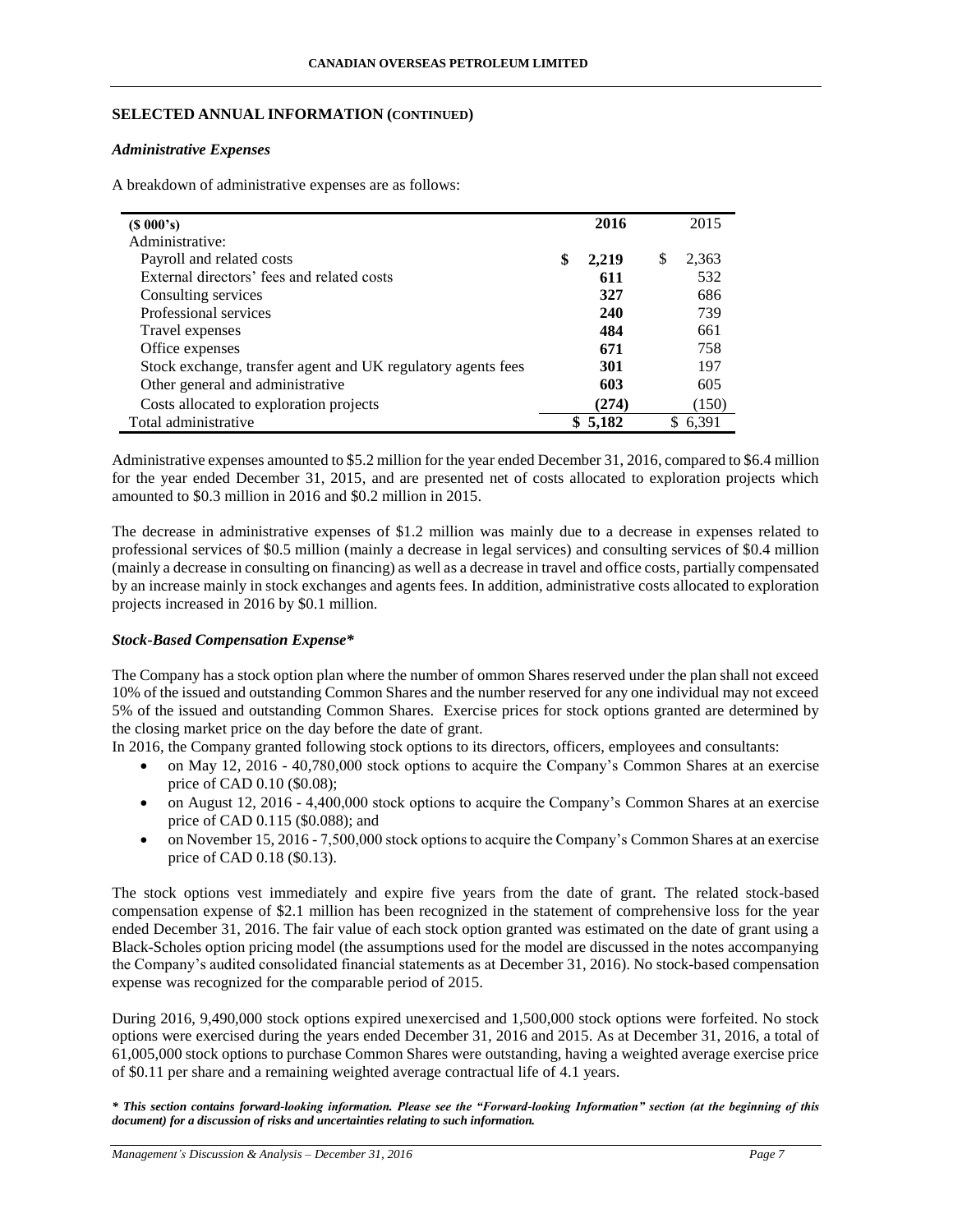## **SELECTED ANNUAL INFORMATION (CONTINUED)**

#### *Interest Income*

Interest income earned was \$26,000 for the year ended December 31, 2016, compared to \$41,000 for the year ended December 31, 2015. The interest income relates to interest earned on cash held at banks.

## *Derivative Gain / Loss\**

The Company issued following Common Share purchase warrants ("Warrants") with an exercise price denominated in currencies other than its functional currency:

- On July 9, 2015, the Company issued 80,288,699 Warrants, which entitle the holder to purchase one Common Share until July 9, 2017, at an exercise price of CAD \$0.12 (\$0.09). On July 9, 2015, the Company also issued 4,548,380 Warrants to its agents, which entitle the holder to purchase one Common Share until July 9, 2017, at an exercise price of CAD \$0.09 (\$0.07);
- On April 28, 2016, the Company issued 22,857,143 Warrants, which entitle the holder to purchase one Common Share until April 28, 2018, at an exercise price of GBP 0.0475 (\$0.0695). On April 28, 2016, the Company also issued 1,177,114 Warrants as finder's compensation which entitle the holder to purchase one Common Share until April 28, 2018, at an exercise price of GBP \$0.035 (\$0.051).
- On May 3, 2016, the Company issued 101,066,868 Warrants, which entitle the holder to purchase one Common Share until May 3, 2018, at an exercise price of CAD 0.095 (\$0.075). On May 3, 2016, the Company also issued 5,233,206 Warrants to its agents which entitle the holder to purchase one Common Share until May 3, 2018, at an exercise price of CAD 0.07 (\$0.055).

The Warrants' exercise price is in CAD or GBP and the Company's stocks are traded in CAD or GBP, however, the Company's functional currency is USD. As there is variability in the exchange rates, the Warrants are classified as derivative financial instruments and a derivative liability was recognized as at the date of grant in relation to those Warrants issued.

As at December 31, 2016, the Warrants outstanding as at that date and recognized as derivative financial instruments were revalued and a derivative gain of \$2.1 million was recognized for the year ended December 31, 2016, compared to a derivative gain of \$1.1 million for the same period of 2015.

The significant derivative gain recorded for the year ended December 31, 2016 relate to a general decrease in Warrants' fair values during 2016, mainly due to a decrease in the Company's stock price from CAD \$0.07 (\$0.05) as at May 3, 2016 (when a majority of 2016 warrants were issued) to CAD \$0.03 (\$0.02) as at December 31, 2016.

The fair value of warrants recognized as derivative financial instruments was estimated using a Black-Scholes option pricing model (the assumptions used for the model are discussed in the notes accompanying the Company's audited consolidated financial statements as at December 31, 2016).

*\* This section contains forward-looking information. Please see the "Forward-looking Information and Statements" section (at the beginning of this document) for a discussion of risks and uncertainties relating to such information.*

## *Foreign Exchange Gain*

A foreign exchange loss of \$0.2 million was recognized for the year ended December 31, 2016 (2015 - \$0.5 million) and related mainly to loss on translation of cash, cash equivalents and accounts payable denominated in currencies other than USD, compensated with an unrealized foreign exchange gain recognized upon revaluation of derivative liability as at December 31, 2016.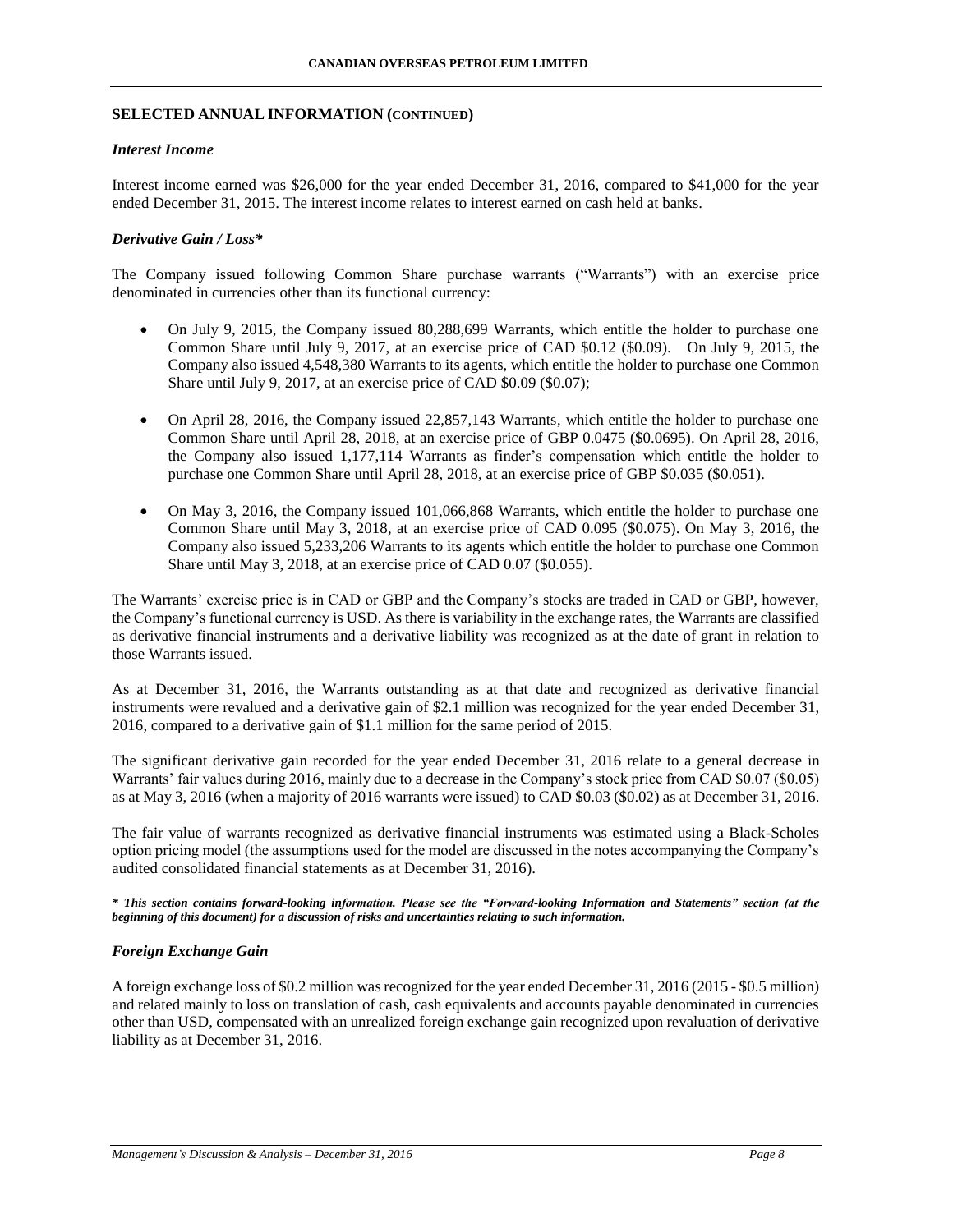## **SELECTED ANNUAL INFORMATION (CONTINUED)**

## *Loss on Investment in Joint Venture*

The Company currently holds a 50% interest in a jointly controlled entity, ShoreCan. For the year ended December 31, 2016, the Company charged ShoreCan \$1.9 million for management and technical services, which were included in ShoreCan's general and administration expenses for the same period. These amounts of revenue were reversed from the Company's revenue and investment in joint venture.

As at December 31, 2016, the Company's share in ShoreCan's losses of \$2.4 million (December 31, 2015 - \$3.1 million) exceed the Company's net investment in ShoreCan of \$0.1 million for this period (December 31, 2015 - \$0.7 million). Accordingly, under the equity method, the loss on investment recognized by the Company amounted to \$0.1 for the year ended December 31, 2016 (December 31, 2015 - \$0.7 million).

## **COMPARATIVE FINANCIAL POSITION ITEMS**

The following table summarizes the Company's financial position as at December 31, 2016, December 31, 2015 and January 1, 2015:

| $(S 000's)$ except per share                                   | December 31,<br>2016 | December 31,<br>2015 | January 1,<br>2015 |
|----------------------------------------------------------------|----------------------|----------------------|--------------------|
| Cash and cash equivalents<br>Exploration and evaluation assets | 2,565<br>15,407      | 2.015<br>16,455      | 4,705<br>16,305    |
| Total assets                                                   | 18,480               | 18,998               | 21,705             |
| Non-current financial liabilities                              | 335                  | 367                  | 57                 |
| Share capital                                                  | (124, 874)           | (120, 730)           | (117,247)          |
| Shareholders' equity                                           | (17, 154)            | (17,207)             | (20, 268)<br>S.    |

Economic and industry factors and their respective impact on the Company for the year ended December 31, 2016, are substantially unchanged since the year ended December 31, 2015.

## *Cash and Cash Equivalents*

The increase in cash and cash equivalents of \$0.6 million during 2016 relates mainly to proceeds from financing obtained during second quarter of 2016, offset by cash utilized in operating and investing activities.

## *Investment in joint venture*

The Company's investment in joint venture, relates to a 50% share of ShoreCan, the jointly controlled entity and represents a 50% share in ShoreCan's assets and liabilities. As the Company's share of ShoreCan's net liabilities exceeded the Company's net interest in ShoreCan as at December 31, 2016, under the equity method, the Company discontinued recognizing its share of future losses and the carrying amount of the investment in the jointly controlled entity was \$nil as at December 31, 2016 (\$nil as at December 31, 2015).

## *Exploration and Evaluation Assets*

| $(S\ 000's)$                                | December 31,<br>2016 | December 31,<br>2015     | January 1,<br>2015 |
|---------------------------------------------|----------------------|--------------------------|--------------------|
| $E&E$ assets – opening balance              | \$16,455             | \$16,305                 | \$16,386           |
| Capitalized geological and geophysical work | 273                  | 150                      | 556                |
| Net effect of foreign exchange              | ۰                    |                          | (43)               |
| Derecognition of exploration and evaluation |                      |                          |                    |
| assets                                      | (1,321)              | $\overline{\phantom{0}}$ | (594)              |
| Total capitalized exploration and           |                      |                          |                    |
| evaluation costs                            | \$15,407             | \$16,455                 | \$16,305           |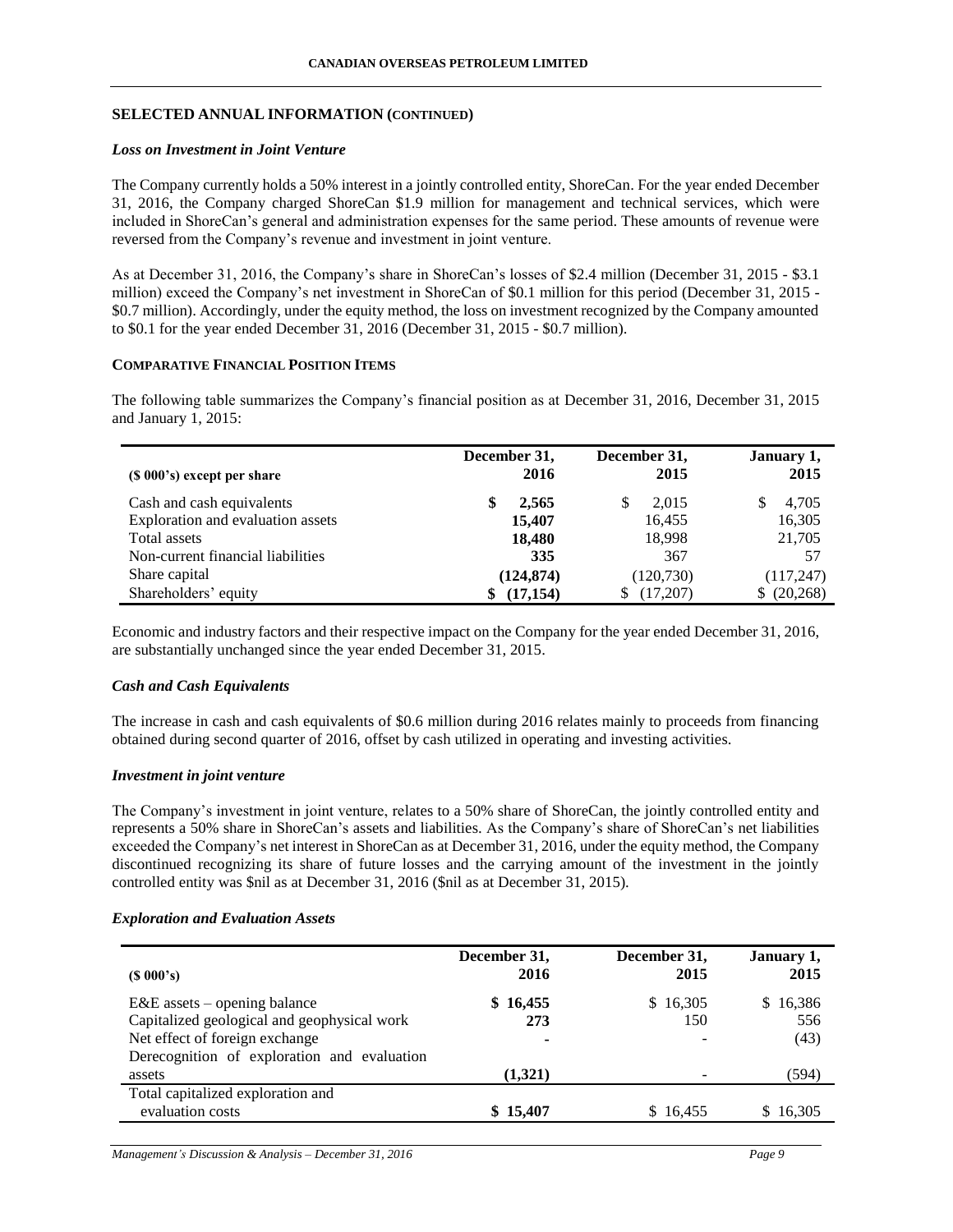## **COMPARATIVE FINANCIAL POSITION ITEMS (CONTINUED)**

## *Exploration and Evaluation Assets (continued)*

The Company holds a 17% working interest in Block LB-13 offshore Liberia, with the remaining 83% being held by ExxonMobil, who is the operator under this license. As at December 31, 2016, the Company's E&E assets relate entirely to the Liberia project and consist mainly of 3D seismic of LB-13 and capitalized geological and geophysical evaluation work conducted on the block LB-13.

In December 2016, an exploration well, Mesurado-1, was drilled but it was not commercially successful. Exploration costs related to the Company's interest in this well were paid by its partner ("carried interest"). At December 31, 2016, the Company reviewed its E&E balances and derecognized \$1.3 million representing capitalized E&E related to Mesurado area. Currently both partners are evaluating the results from Mesurado-1 drilling and performing further geological and geophysical analysis on the rest of Block LB-13.

## *Total Assets*

Total assets decreased by \$0.5 million from \$19.0 million as at December 31, 2015 to \$18.5 million as at December 31, 2016. This decrease is a net result of mainly a decrease in E&E assets of \$1.0 million and an increase in cash and cash equivalents of approximately \$0.5 million.

## *Non-current Financial Liability*

Non-current financial liability of \$0.3 million as at December 31, 2016 and \$0.4 million as at December 31, 2015 represents entirely valuation of Warrants issued by the Company in currencies other than USD. As there is variability in the exchange rates, these Warrants are classified as derivative financial instruments and a derivative liability is recognized as at the date of issue; subsequently, the derivative liability is revalued at each balance sheet date until Warrants are exercised or expire. As at December 31, 2016, the derivative liability represents a valuation of warrants issued during 2016 and 2015 (as discussed in "Derivative Gain/Loss" section) and still outstanding at year-end 2016 i.e. net of warrants that were exercised during 2016 (as discussed in "Share Capital" section). The fair value of Warrants is estimated using a Black-Scholes option pricing model (the assumptions used for the model are discussed in the notes accompanying the Company's audited consolidated financial statements as at December 31, 2016).

## *Shareholders' Equity*

Shareholders' equity did not change materially and amounted to \$17.2 million as at both December 31, 2016 and 2015; the nil effect consisted of:

- an increase in share capital of \$4.1 million as a result of Common Shares issued further to a private placement closed in the second quarter of 2016 and further to warrants exercised during 2016, net of valuation of related warrants that are recognized as a derivative liability and net of issue costs (discussed further in "Share Capital" section);
- an increase in contributed capital reserve of \$2.1 million that relates to a valuation of stock options granted in 2016 (as discussed in "Stock-based Compensation Expense" section);
- \$0.5 million decrease in accumulated other comprehensive loss that relates to an unrealized foreign exchange gain on translation of foreign subsidiary; and
- offset by the net loss of \$6.8 million for the year ended December 31, 2016.

As at March 28, 2017, the Company has 617,139,350 Common Shares issued and outstanding.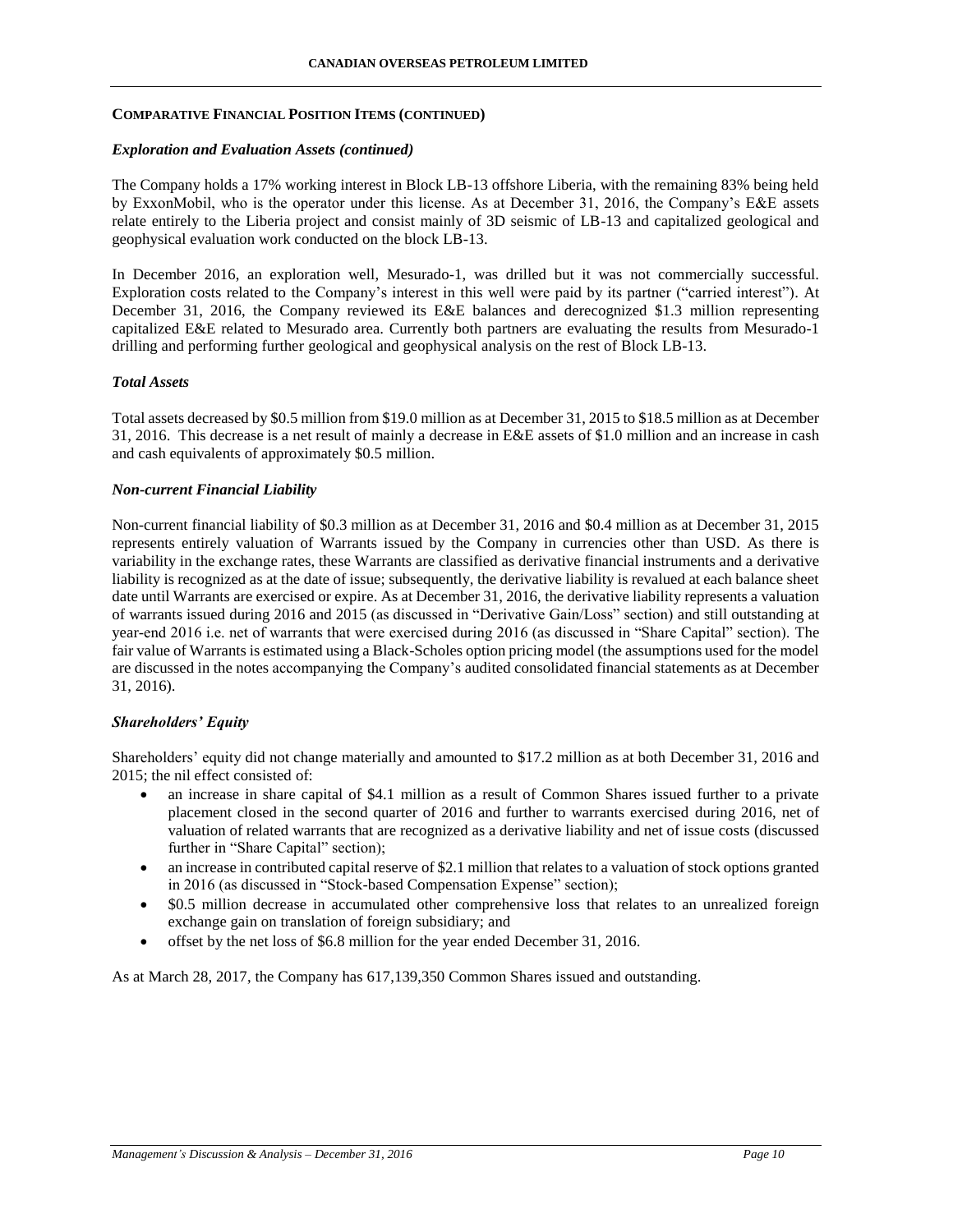## **SUMMARY OF QUARTERLY RESULTS**

Eight most recent quarters:

| $(S\ 000's)$                              | <b>December 31, 2016</b> | <b>September 30, 2016</b> | June 30, 2016 | <b>March 31, 2016</b> |
|-------------------------------------------|--------------------------|---------------------------|---------------|-----------------------|
| Revenue                                   |                          |                           |               |                       |
| Income $/(Loss)$                          | 3.972                    | (6.511)                   | (2.472)       | (1,750)               |
| $/$ (Loss) per share -<br><b>Earnings</b> |                          |                           |               |                       |
| basic & diluted                           | 0.01                     | (0.01)                    | (0.00)        | (0.00)                |
|                                           |                          |                           |               |                       |
| $(S\ 000's)$                              | <b>December 31, 2015</b> | September 30, 2015        | June 30, 2015 | <b>March 31 2015</b>  |
|                                           |                          |                           |               |                       |

| (S 000's)                           | December 31, 2015 | September 30, 2015 | June 30, 2015 | <b>March 31 2015</b> |
|-------------------------------------|-------------------|--------------------|---------------|----------------------|
| Revenue                             | <u>_</u>          |                    |               |                      |
| Loss                                | 1.943             | (980)              | 1.629         | (2, 132)             |
| Loss per share - basic $\&$ diluted | (0.00)            | (0.00)             | (0.00)        | (0.01)               |

The revenue in all quarters consists of interest income earned on cash balances held at banks.

Significant fluctuations in the Company's quarterly net results during 2016 and 2015 were mainly due to non-cash items recorded during the quarters in respect of E&E derecognition, stock-based compensation and changes in derivatives valuation as follows:

| $(S\ 000's)$                           | <b>December 31, 2016</b> | <b>September 30, 2016</b> | June 30, 2016 | <b>March 31, 2016</b> |
|----------------------------------------|--------------------------|---------------------------|---------------|-----------------------|
| <b>Derecognition of E&amp;E assets</b> | 1,321                    |                           |               |                       |
| <b>Share-based compensation</b>        | (568)                    | (261)                     | 1.268)        |                       |
| Derivative gain/(loss)                 | ,199                     | (4.814)                   | 395           | (654)                 |

| $(S\ 000's)$                           | December 31, 2015 | <b>September 30, 2015</b> | June 30, 2015 | <b>March 31 2015</b> |
|----------------------------------------|-------------------|---------------------------|---------------|----------------------|
| <b>Derecognition of E&amp;E assets</b> |                   |                           |               |                      |
| <b>Share-based compensation</b>        |                   | $\overline{\phantom{0}}$  | -             |                      |
| Derivative gain/(loss)                 | --                | .060                      |               |                      |

In the fourth quarter of 2016, the Company has written off \$1.3 million of its E&E assets in respect of its project in Liberia (discussed in "Derecognition of Exploration and Evaluation Assets" section). There were no write-offs recorded in the other quarters of 2016 and all of 2015.

The stock-based compensation was recognized in second, third and fourth quarter of 2016 in respect of stock options granted during these periods (discussed in "Stock-based Compensation Expense" section). There were no stock options granted during 2015.

Derivative gain and loss represents a change in valuation of the Company's warrants that are recognized as derivative financial instruments and outstanding as at each balance sheet date (discussed in "Derivative Gain/Loss" section). Warrants' fair values are estimated based on Black-Scholes options pricing model and significant quarterly fluctuations in derivative liability are mainly due to fluctuations in the Company's stock price as at each quarter end. In addition, new warrants issued during 2016 (discussed in "Share Capital" section) increased the number of warrants recognized as derivatives from 84.8 million as at December 31, 2015 to 204.3 warrants outstanding as at December 31, 2016.

Quarterly administrative expenses were \$1.0 million for first quarter and \$1.4 million for second, third and fourth quarter of 2016, compared to administrative expenses of \$1.5 million for first, second and fourth quarter and \$1.8 million for third quarter of 2015. The decrease in administrative expenses related mainly to a decrease in professional legal fees and consulting services and an increase in costs allocated to exploration projects.

The Company is exposed to foreign exchange fluctuations, mainly Canadian dollar and British Pound against the U.S. dollar. Accordingly, foreign exchange gains or losses have an impact on its reported results. A material foreign exchange loss of \$0.2 million was recorded in second quarter of 2016, compared to material foreign exchange losses of \$0.4 million and \$0.2 million recorded in first and third quarters and a foreign exchange gain of \$0.2 million recorded in second quarter of 2015.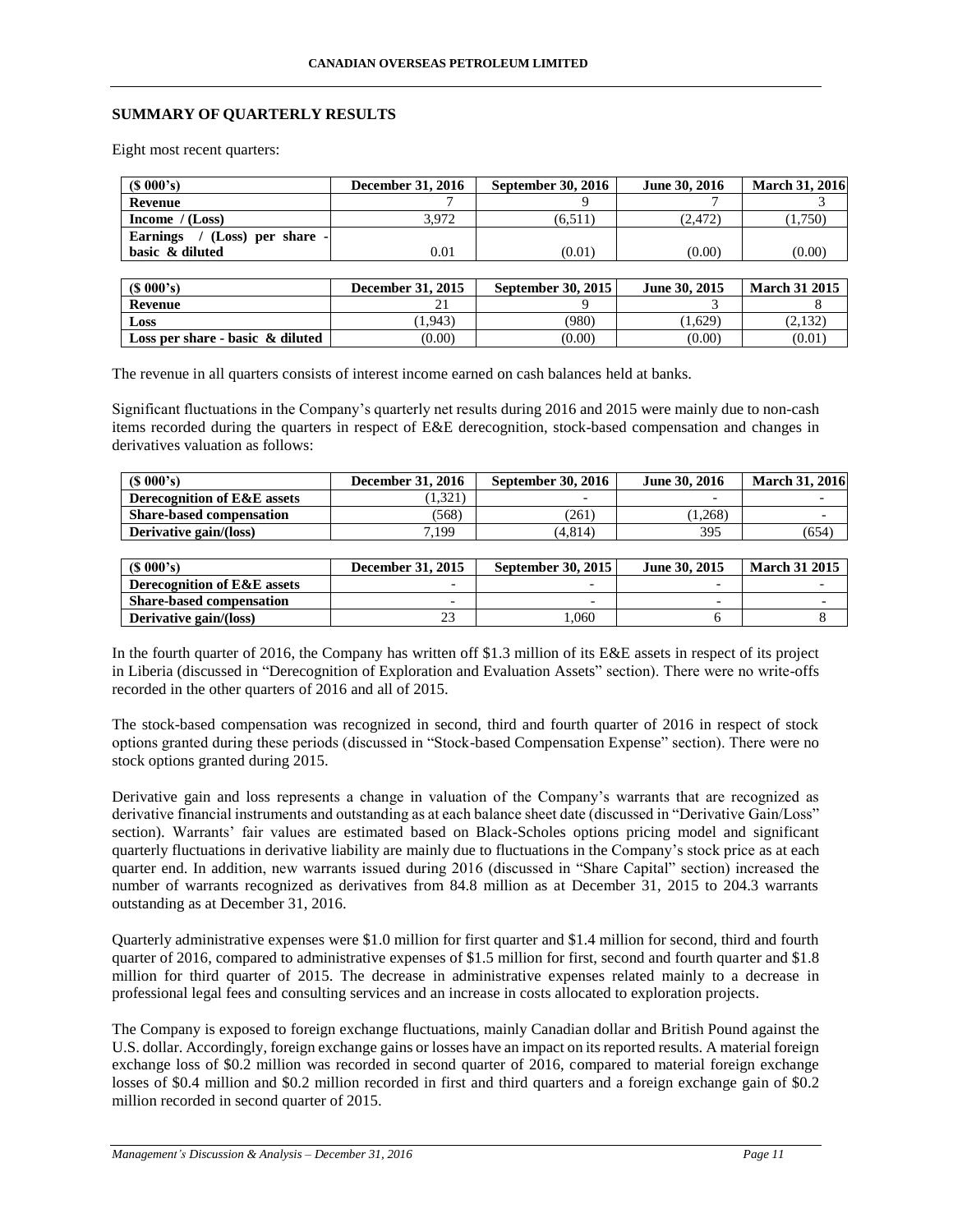### **SUMMARY OF QUARTERLY RESULTS (CONTINUED)**

In addition, the Company's quarterly net results include losses on investment in joint venture (discussed in "Loss on Investment in Joint Venture" section). A loss on investment of \$0.1 million was recognized in third quarter of 2016, compared to \$0.2 million, \$0.1 million and \$0.4 million of losses on investment recognized in first, second and fourth quarters of 2015.

# **FOURTH QUARTER RESULTS**

The Company recorded a net income of \$4.0 million for the three month period ended December 31, 2016, compared to net loss of \$1.9 million for same period of 2015. Major items that affected the fourth quarter results are as follows:

- A derivative gain of \$7.2 million was recorded in the fourth quarter of 2016, (compared to derivative gain of \$23,000 in 2015). This significant gain resulted from a decrease in Warrants' fair values mainly due to a decrease in the Company's stock price from CAD \$0.13 (\$0.10) as at September 30, 2016 to CAD \$0.03 (\$0.02) as at December 31, 2016.
- In the fourth quarter of 2016, the Company wrote off \$1.3 million of its E&E assets in respect of its project in Liberia. There were no write-offs recorded in 2015.
- A stock-based compensation expense of \$0.6 million was recognized in the fourth quarter of 2016 in respect of stock options granted in November 2016. There were no stock options granted in 2015.
- Administrative costs were \$1.4 million (net of \$0.1 million of costs allocated to exploration projects) in the fourth quarter of 2016, compared to \$1.5 million (net of \$36,000 of costs allocated to exploration projects) in the fourth quarter of 2015.
- A foreign exchange gain of \$53,000 was recognized for the fourth quarter of 2016, compared to a foreign exchange loss of \$83,000 for the same period in 2015.
- The loss recognized on the Company's investment in ShoreCan was \$1,000 for the fourth quarter of 2016, compared to a loss \$0.4 million for the same period in 2015.
- The Company's revenue consists of interest income earned on cash balances held at banks and amounted to \$7,000 and \$21,000 for fourth quarter of 2016 and 2015, respectively.

Cash used in operating activities amounted to \$1.2 million for the three month period ended December 31, 2016 compared to \$1.4 million for the same period in 2015. Cash used in financing activities amounted to \$0.2 million for the three month period ended December 31, 2016, compared to \$1,000 for the three month period ended December 31, 2015. Cash used in investing activities amounted to \$0.1 million for the three month period ended December 31, 2016, compared to \$80,000 for the three month period ended December 31, 2015.

## **TRANSACTIONS WITH RELATED PARTIES**

Related parties include subsidiaries, joint arrangements, key management personnel, the directors, immediate family members of key management personnel and directors, and entities which are, directly or indirectly, controlled by, jointly controlled by or significantly influenced by key management personnel, directors or their close family members.

#### *Transactions with Directors and Officers*

As at December 31, 2016, accounts due from related parties amounted to \$16,000 (December 31, 2015 - \$21,000, December 31, 2014 - \$64,000), which represented travel advances, with \$1,000 payable to related parties (December 31, 2015 - \$2,000, December 31, 2014 - \$nil) for outstanding travel expenses.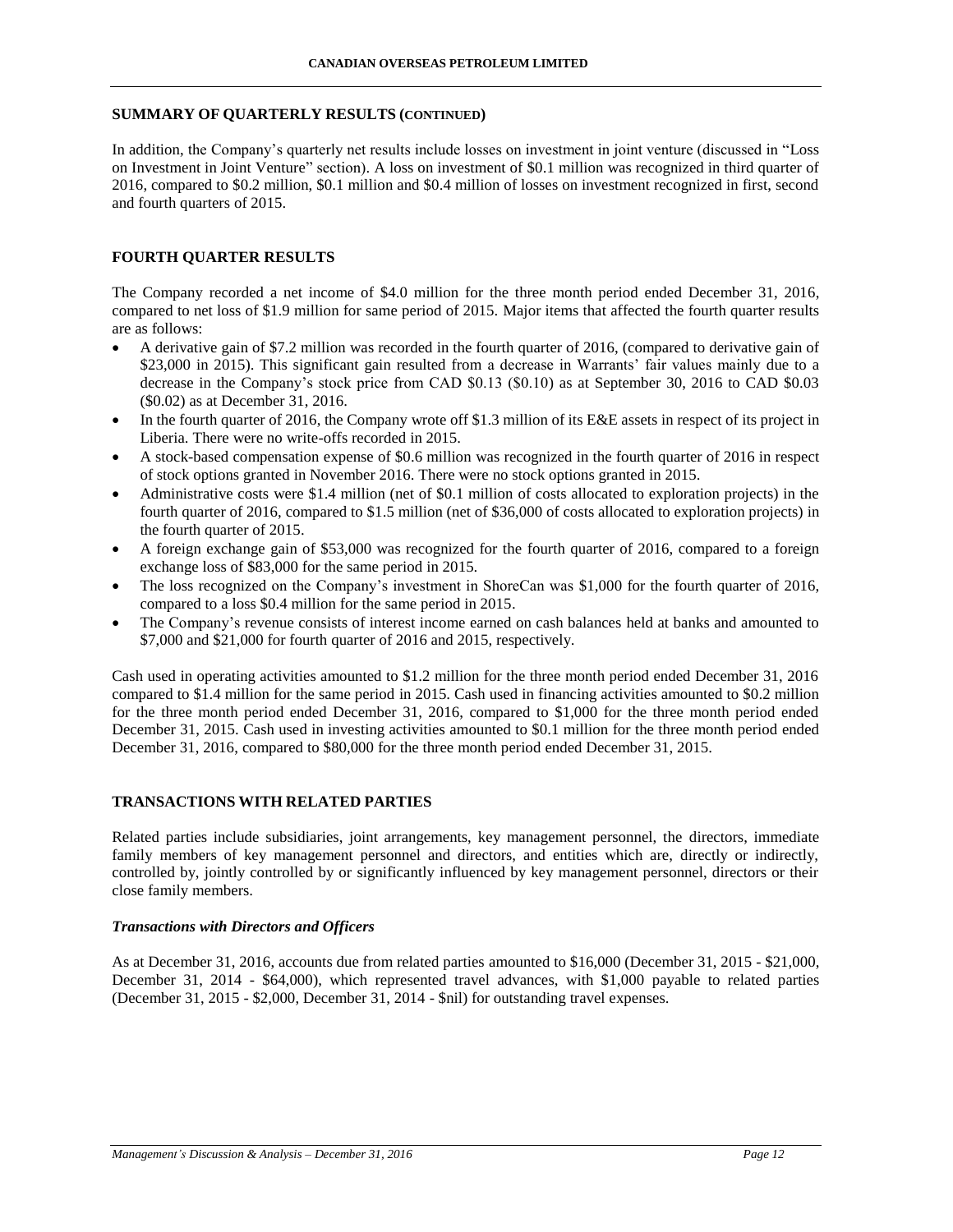## **TRANSACTIONS WITH RELATED PARTIES (CONTINUED)**

## *Remuneration of Directors and Other Key Management Personnel*

The key management personnel of the Company are comprised of executives of the Company and members of its board of directors. The remuneration accrued to directors and key management personnel during the year ended December 31 is as follows:

| In $\mathbf S$ 000's | December 31, 2016 | December 31, 2015 |
|----------------------|-------------------|-------------------|
| Short-term benefits  | 1.849             | 1.859             |
|                      | 1.849             | .859              |

Short-term benefits include annual salaries, directors' fees, health benefits and other taxable benefits.

In addition, the Company granted following stock options to its directors and key management personnel:

- on May 12, 2016 33,700,000 stock options to acquire the Company's Common Shares at an exercise price of CAD 0.10 (\$0.08);
- $\bullet$  on August 12, 2016 3,200,000 stock options to acquire the Company's Common Shares at an exercise price of CAD 0.115 (\$0.088); and
- on November 15, 2016 6,145,000 stock options to acquire the Company's Common Shares at an exercise price of CAD 0.18 (\$0.13).

The stock options vest immediately and expire five years from the date of grant. There were no stock options granted in 2015.

The Company employed a family member of a member of key management during the year ended December 31, 2016, under normal commercial terms. Total salary and benefits paid to this individual were \$18,700 (2015: \$0). There were 500,000 stock options granted to this individual during 2016 (2015: nil) to acquire the Company's Common Shares at an exercise price of CAD 0.18 (\$0.13). There is no accounts receivable due from, or accounts payable due to this individual as at December 31, 2016 or December 31, 2015.

## *Transactions with Jointly Controlled Entity*

In the normal course of operations, the Company enters into transactions on market terms with its jointly controlled entity ShoreCan, which have been measured at exchange value and are recognized in the consolidated financial statements, including, but not limited to: management fees, technical services and unsecured interest-bearing loans.

Included in ShoreCan's expenses for the year ended December 31, 2016, is \$1.9 million (December 31, 2015 - \$2.6 million and December 31, 2014- \$nil) of management and technical services and \$0.2 million (December 31, 2015 - \$16,000 and December 31, 2014 - \$nil) of interest expense charged by the Company and its subsidiaries. This \$1.9 million of revenue was reversed from the Company's revenue and investment in joint venture. Also included in ShoreCan's non-current liabilities is \$5.5 million due to the Company under the terms of a funding agreement (December 31, 2015 - \$3.4 million). Amounts advanced to ShoreCan under the terms of this funding agreement are unsecured and payable on or before October 24, 2017, contingent upon ShoreCan generating its own cash flows. Interest is charged monthly at an annual rate of 3.0% above USD one year LIBOR.

# **FINANCIAL INSTRUMENTS\***

The Company's financial instruments consist of cash, short-term deposits, credit card and deposits, accounts receivable, as well as accounts payable, accrued liabilities and derivative liability. It is management's opinion that the Company is not currently exposed to significant interest and/or credit risks arising from these financial instruments and that the fair value of these financial instruments approximates their carrying value.

To mitigate a portion of foreign exchange risk exposure and to the extent it is feasible, the Company keeps its funds in currencies applicable to its known short-term commitments. No assurance can be given that such management of risk exposure will offset and/or eliminate the foreign exchange loss/gain fluctuations.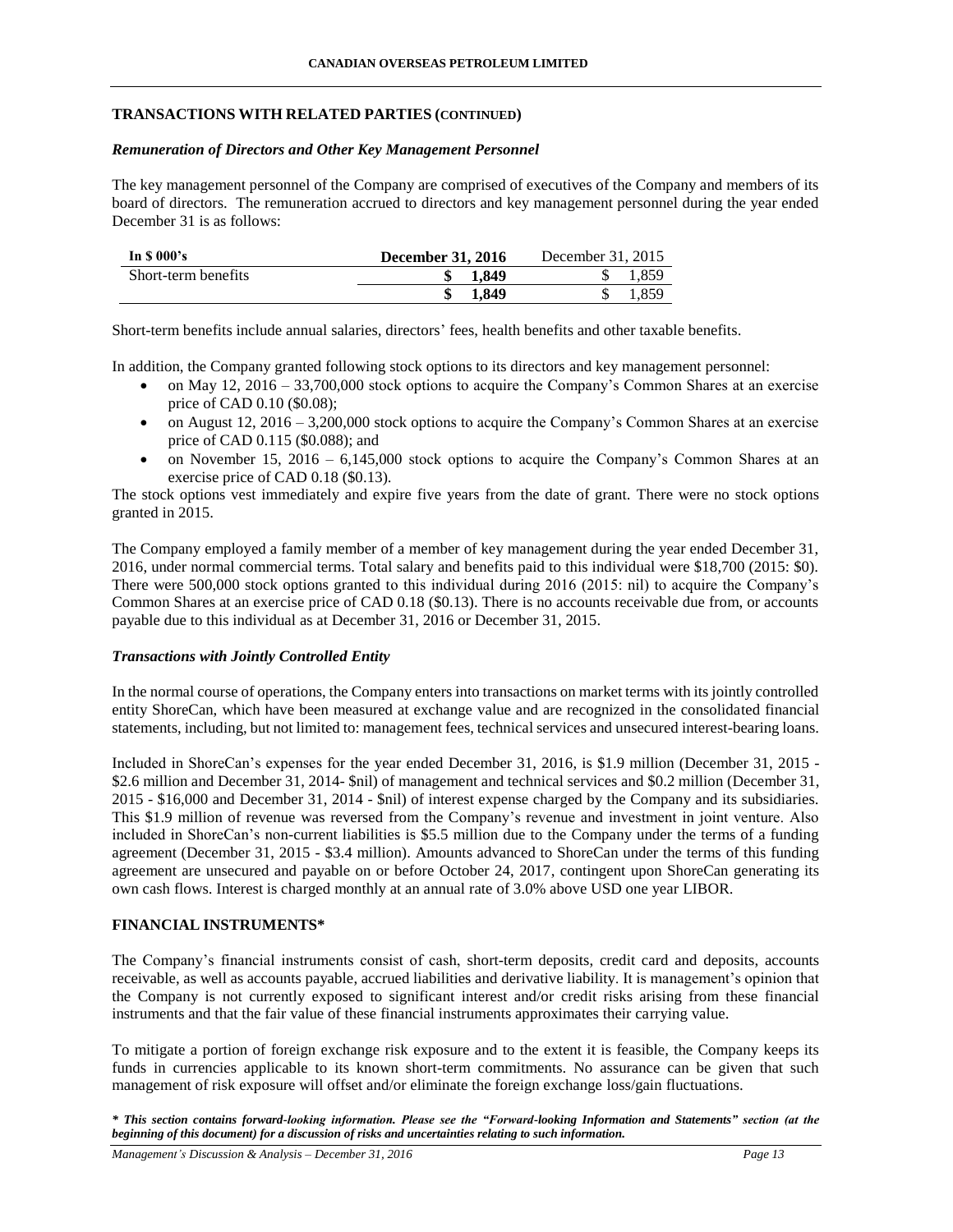## **SHARE CAPITAL\***

The Company is authorized to issue an unlimited number of common and preferred shares. As at December 31, 2016, there were 617,139,350 Common Shares issued and outstanding.

As at December 31, 2016, the Company had the following outstanding securities other than Common Shares:

- 254,850,267 share purchase warrants issued and outstanding to purchase Common Shares with a weighted average exercise price of \$0.14 per share and a remaining contractual life of 6 months to 16 months; and
- 61,005,000 stock options issued and outstanding to purchase Common Shares with a weighted average exercise price of \$0.11 per Common Share and a remaining contractual life of one year and ten months to four years and ten months.

During the year ended December 31, 2016 the Company had following transactions that affected its share capital.

On April 28, 2016, further to a first tranche of the private placement to investors in the United Kingdom and on a non-brokered basis ("Non-Brokered Offering"), the Company issued 22,857,143 units at a price of GBP 0.035 (\$0.051) for gross proceeds of GBP 0.8 million (\$1.2 million). Each unit consists of one common share in the capital of the Company ("Common Share") and one share purchase warrant ("Non-Brokered Offering Warrant"). Each Non-Brokered Offering Warrant entitles the holder thereof to purchase one Common Share at an exercise price of GBP 0.0475 (\$0.0695) per Common Share on or before the date that is 24 months following the closing date.

The fair value of the Non-Brokered Offering Warrants estimated at \$0.6 million (using a Black-Scholes option pricing model) was netted against proceeds from share capital and a derivative liability of \$0.6 million was recognized as at April 28, 2016. The Non-Brokered Offering Warrants' exercise price is in GBP, and the Company's functional currency is in USD. As there is variability in these exchange rates, the Non-Brokered Offering Warrants are classified as a derivative financial instrument.

During third and fourth quarter of 2016, further to an exercise of Non-Brokered Offering Warrants, the Company issued 8,252,142 Common Shares for a proceeds of \$0.5 million. The fair value of the exercised Warrants estimated at \$0.5 million (using a Black-Scholes option pricing model) was recognized as an addition to the share capital and respective decrease in the derivative liability.

In connection with the Non-Brokered Offering, the Company paid a cash finder's fee of GBP 0.1 million (\$0.2 million) and issued 1,177,114 warrants (the Finder's Warrants") as compensation warrants. Each Finder's Warrant entitles the holder thereof to purchase one Common Share of the Company at an exercise price of GBP 0.035 (\$0.051) per Common Share on or before the date that is 24 months following the closing date. Other expenses related to the Non-Brokered Offering of Units amounted to \$0.2 million.

The fair value of the Finder's Warrants estimated at \$35,000 (using a Black-Scholes option pricing model) was netted against proceeds from share capital (as share issue costs) and a derivative liability of \$35,000 was recognized as at April 28, 2016.

On May 3, 2016, further to a brokered portion of the private placement in Canada ("Brokered Offering"), the Company issued 101,066,868 units at a price of CAD 0.07 (\$0.055) for gross proceeds of CAD 7.1 million (\$5.6 million). Each unit consists of one common share in the capital of the Company ("Common Share") and one share purchase warrant ("Brokered Offering Warrant"). Each Brokered Offering Warrant entitles the holder thereof to purchase one Common Share at an exercise price of CAD 0.095 (\$0.075) per Common Share on or before the date that is 24 months following the closing date.

The fair value of the Brokered Offering Warrants estimated at \$2.2 million (using a Black-Scholes option pricing model) was netted against proceeds from share capital and a derivative liability of \$2.2 million was recognized as at May 3, 2016. The Brokered Offering Warrants' exercise price is in CAD, and the Company's functional currency is in USD. As there is variability in these exchange rates, the Brokered Offering Warrants are classified as a derivative financial instrument.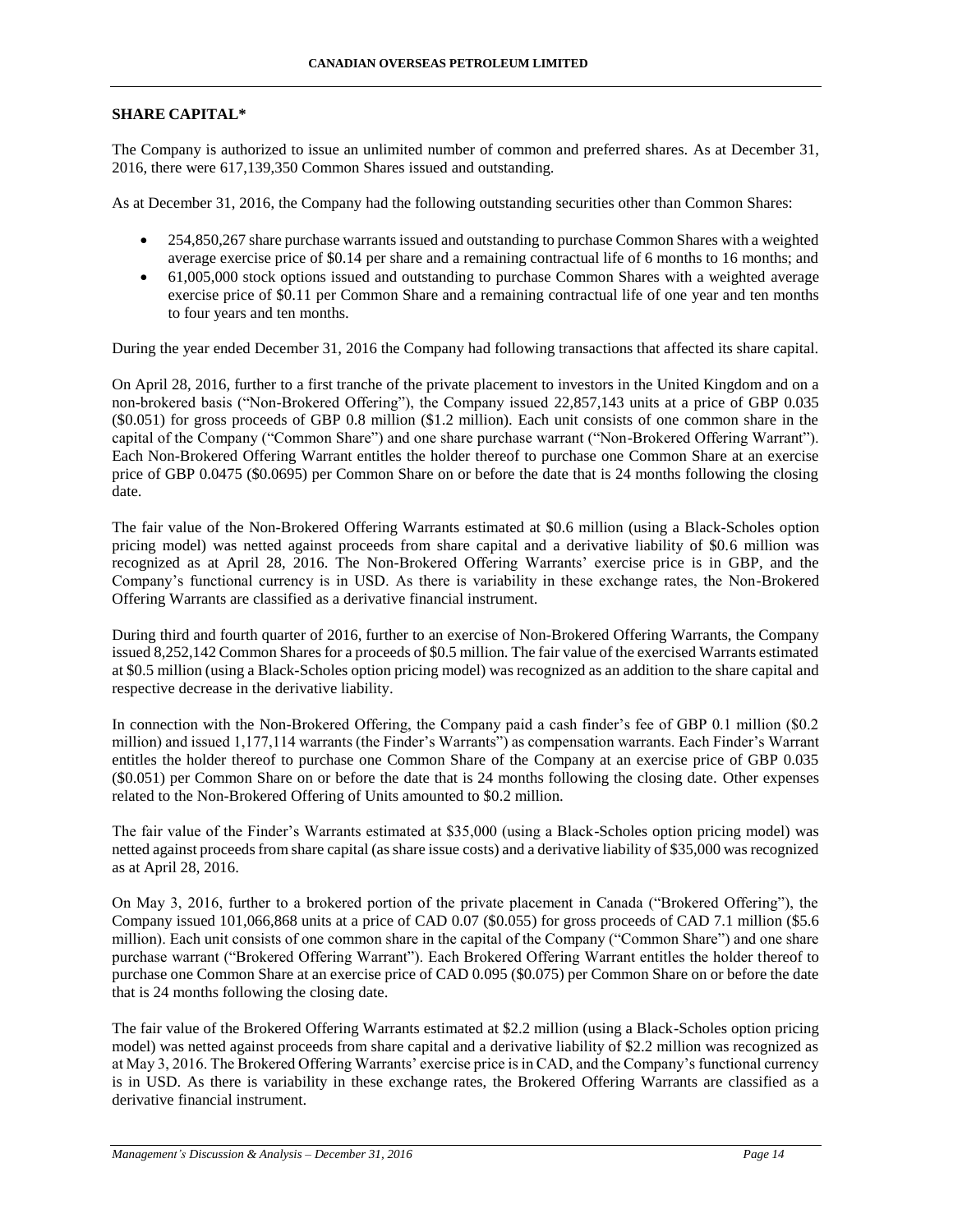## **SHARE CAPITAL\* (CONTINUED)**

During third and fourth quarter of 2016, further to an exercise of Brokered Offering Warrants, the Company issued 2,050,000 Common Shares for a proceeds of \$147,000. The fair value of the exercised Warrants estimated at \$93,000 (using a Black-Scholes option pricing model) was recognized as an addition to the share capital and respective decrease in the derivative liability.

In connection with the Brokered Offering, the Company paid a cash commission to its Agents of CAD 0.4 million (\$0.3 million) and issued 5,233,206 warrants (the "Agents' Warrants") as compensation warrants. Each Agents' Warrant entitles the holder thereof to purchase one Common Share of the Company at an exercise price of CAD 0.07 (\$0.055) per Common Share on or before the date that is 24 months following the closing date. Other expenses related to the Brokered Offering of units amounted to \$0.2 million.

The fair value of the Agents' Warrants estimated at \$138,000 (using a Black-Scholes option pricing model) was netted against proceeds from share capital (as share issue costs) and a derivative liability of \$138,000 million was recognized as at May 3, 2016.

The assumptions used for Black-Scholes option pricing model to estimate a fair value of the Non-Brokered Offering Warrants, Finder's Warrants, Brokered Offering Warrants and the Agents' Warrants as at the date of issue are discussed in the notes accompanying the Company's consolidated financial statements as at December 31, 2016.

*\* This section contains forward-looking information. Please see the "Forward-looking Information and Statements" section (at the beginning of this document) for a discussion of risks and uncertainties relating to such information.*

## **COMMITMENTS AND CONTRACTUAL OBLIGATIONS\***

As at December 31, 2016, the Company has the following commitments:

|              | Total | Less than       | <b>One to Three</b> | <b>Four to</b>    | <b>After Five</b> |
|--------------|-------|-----------------|---------------------|-------------------|-------------------|
| In $$000's$  |       | <b>One Year</b> | Years               | <b>Five Years</b> | <b>Years</b>      |
| Office lease | 1.434 | 492             | 942                 | -                 | $\sim$ 100 $\sim$ |

The Company is committed under an operating lease agreement for the rental of office space in Calgary, Canada. The approximate lease payments total \$1.4 million and are payable over the next three years.

## *ShoreCan's Commitments*

The Company currently holds a 50% interest in a jointly controlled entity, ShoreCan, focusing on acquisitions of upstream oil and gas exploration, development and producing assets in sub-Saharan Africa. The determination of ShoreCan as a joint venture was based on ShoreCan's structure through a separate legal entity whereby neither the legal form nor the contractual arrangement give the owners rights to the assets and obligations for the liabilities within the normal course of business, nor does it give rights to the economic benefits of the assets or responsibility for settling liabilities associated with the arrangement.

The Company and its joint venture partner signed a funding agreement, effective October 24, 2014 (the "Funding Agreement") providing financial support as needed in proportion to its interest (50% each) in ShoreCan for ShoreCan's expenses and obligations. The Funding Agreement does not impose any guarantees from the Company and/or its joint venture partner. Amounts advanced to ShoreCan under the terms of the Funding Agreement are unsecured and payable on or before October 24, 2017 contingent upon ShoreCan generating its own cashflows. Interest is charged monthly at an annual rate of 3.0% above 12 month USD LIBOR.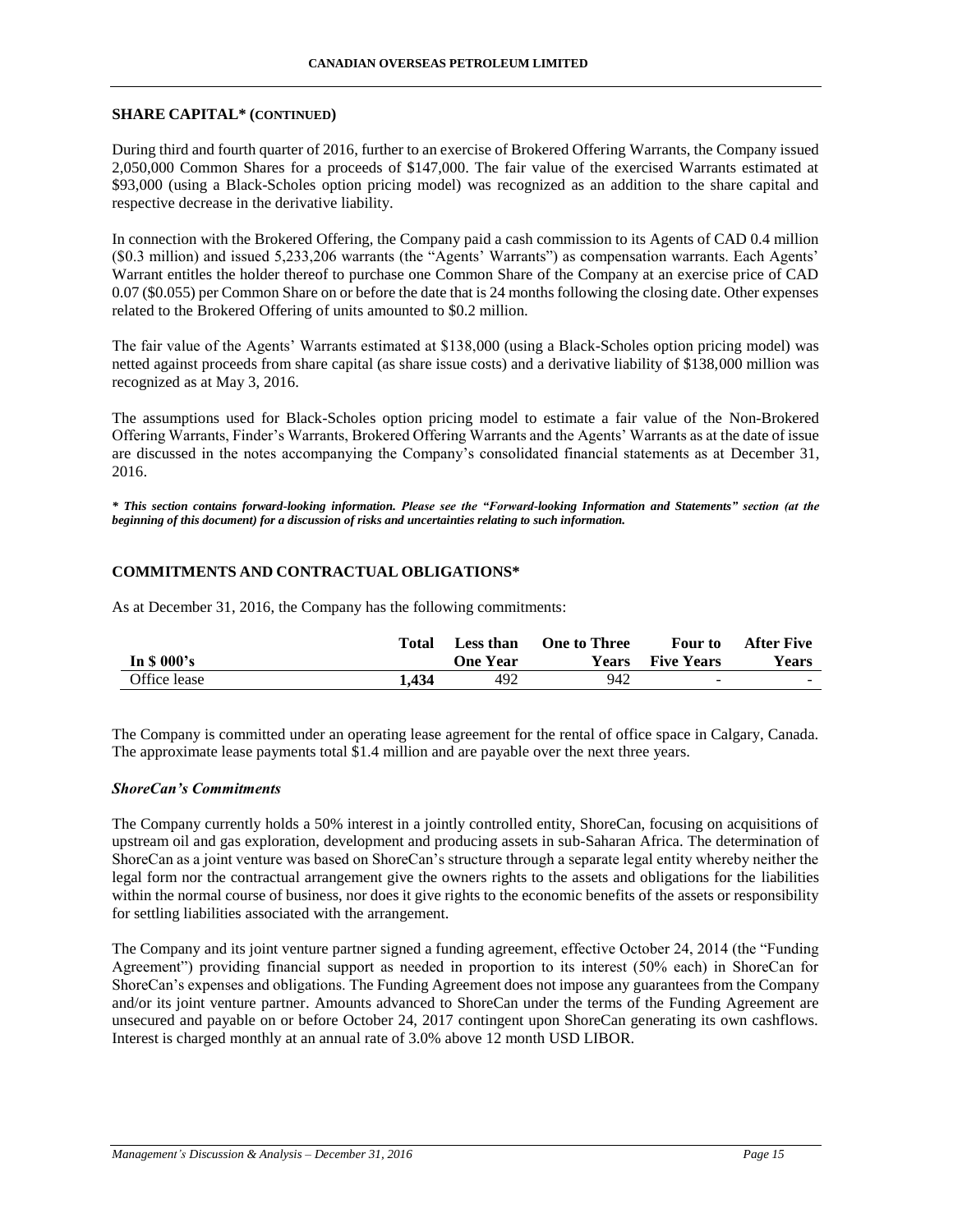#### **CANADIAN OVERSEAS PETROLEUM LIMITED**

## **COMMITMENTS AND CONTRACTUAL OBLIGATIONS\* (CONTINUED)**

## *ShoreCan's Commitments (continued)*

On September 13, 2016, ShoreCan closed an acquisition of 80% of the issued share capital of Essar Nigeria, a company which sole asset is a 100% interest in OPL 226 license offshore Nigeria. As part of the shareholder agreement, ShoreCan has agreed to cover the funding of Essar Nigeria's operations. As a party to a PSC for OPL 226, Essar Nigeria is required to seek Nigerian Government ministerial consent for the transaction. The respective application has been made and the parties to the transaction are awaiting its approval.

ShoreCan has assessed that the transaction does not meet criteria of a business acquisition as Essar Nigeria is in an exploration/development stage and as at December 31, 2016, ShoreCan did not have an effective control over Essar Nigeria. The \$0.25 million representing the cash consideration paid, was recognized as a deposit in ShoreCan's books as at December 31, 2016. In addition, ShoreCan has committed to invest up to a maximum of \$80 million into Essar Nigeria in the form of an interest-free shareholder loan. The funds will be used for Essar Nigeria operations and in particular, to cover work program obligations, including the costs of drilling one well under Phase-1 of the PSC; the Phase-1 period was recently extended to November 30, 2017. Upon receiving final approval from the Nigerian Government, Shorecan will finalize the recording of this investment based on the fair values of Essar Nigeria's assets and liabilities. As at December 31, 2015, as per Essar Nigeria's audited financial statements, Essar Nigeria had total assets of \$69.8 million and total liabilities of \$69.7 million, including a loan to its parent of \$64.7 million. The agreement with Essar Nigeria provides for the repayment of this amount from future production.

In January 2017, three ShoreCan's representatives were appointed Directors of Essar Nigeria, gaining majority on Essar Nigeria board. Accordingly, ShoreCan assumed a control over Essar Nigeria. As at the date of filing this MD&A, COPL has not provided any guarantee in respect of obligations, commitments and/or losses of either ShoreCan or Essar Nigeria.

*\* This section contains forward-looking information. Please see the "Forward-looking Information and Statements" section (at the beginning of this document) for a discussion of risks and uncertainties relating to such information.*

# **LIQUIDITY AND CAPITAL RESOURCES\***

As of December 31, 2016, the Company had a working capital of approximately \$2.0 million, shareholders' equity of \$17.2 million and cash of \$2.6 million.

For the year ended December 31, 2016, the Company's cash used in operating activities amounted to \$5.5 million, compared to \$6.3 million for the year ended December 31, 2015.

Cash provided by financing activities amounted to \$6.5 million for the year ended December 31, 2016 (compared to \$5.0 million for the same period in 2015) and related mainly to proceeds from the financing closed on April 28, 2016 and May 3, 2016 and warrants exercised (discussed in "Share Capital" section).

Cash used in investing activities amounted \$0.3 million for the year ended December 31, 2016 compared to \$0.9 million for the same period in 2015.

Currently, the Company does not have material cash inflows and/or adequate financing to develop profitable operations. The Company is pursuing exploration projects that, if successful, will require substantial additional financing before they are able to generate positive cash flows. Accordingly, the Company's planned growth and future development activities are dependent on its ability to obtain additional financing. There is no assurance that the Company will be able to obtain adequate financing in the future or that such financing will be obtained on terms advantageous to the Company.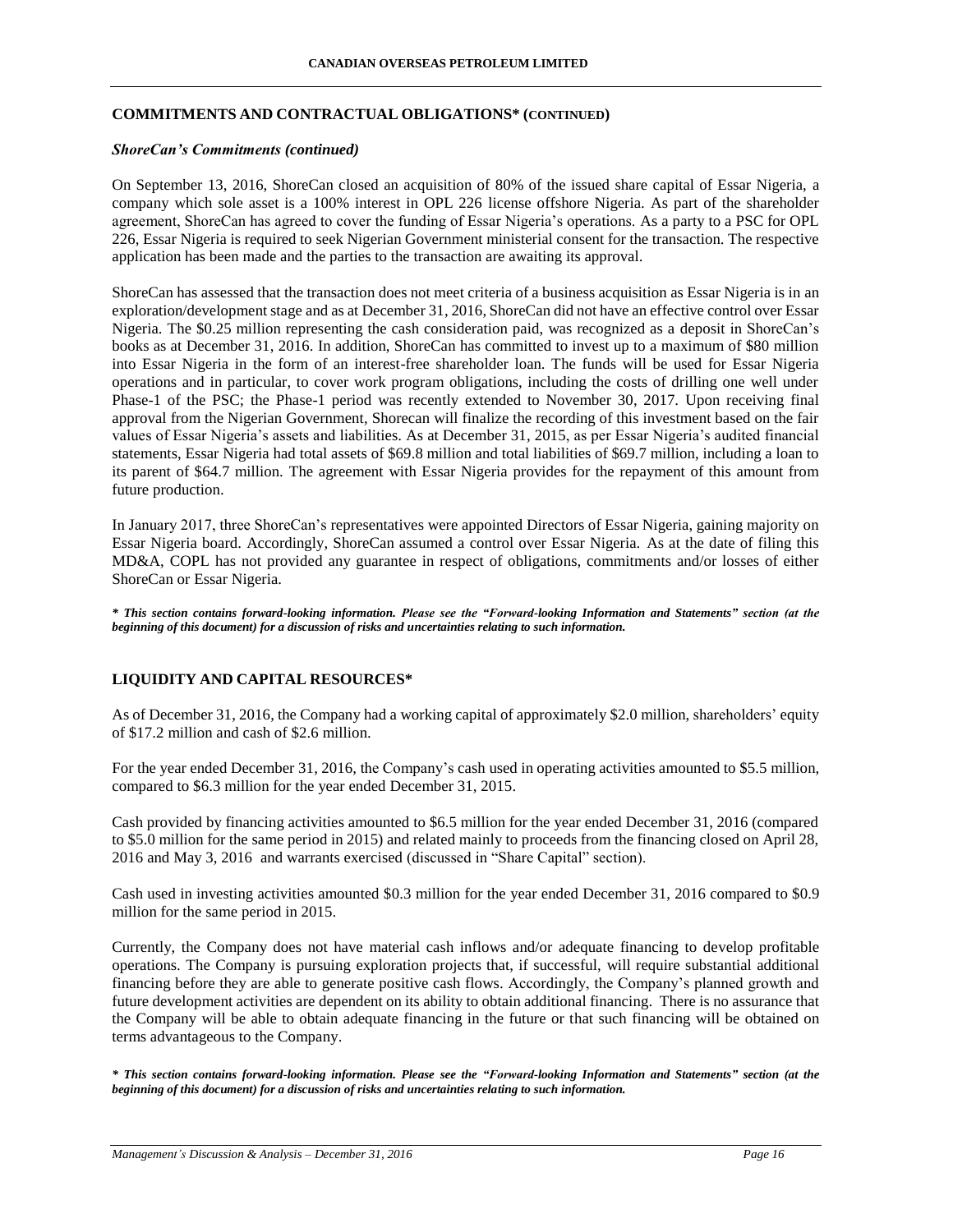## **ACCOUNTING PRONOUNCEMENTS**

## *Future Accounting Standards*

#### *IFRS 9 -"Financial Instruments"*

In July 2014, the IASB issued final amendments to IFRS 9, replacing IAS 39, "Financial Instruments: Recognition and Measurement" ("IAS 39"). IFRS 9 introduces new requirements for the classification, measurement and impairment of financial assets, and new requirements related to hedge accounting. IFRS 9 uses a single approach to determine whether a financial asset is measured at amortized cost or fair value, and replaces the multiple category and measurement models in IAS 39. The categorization approach in IFRS 9 focuses on how an entity manages its financial instruments in the context of its business model, as well as the contractual cash flow characteristics of the financial assets. New hedge accounting requirements incorporated into IFRS 9 increase the scope of items that may qualify as a hedged item and changes the requirements of hedge effectiveness testing that must be met in order to apply hedge accounting. The requirements of IFRS 9 are effective for annual periods beginning on or after January 1, 2018 and are available for earlier adoption. The Company does not expect that the implementation of IFRS 9 will have a material effect on its consolidated financial statements.

## *IFRS 15 - "Revenues from Contracts with Customers"*

In May 2014, the IASB and FASB jointly issued IFRS 15 "Revenue from Contracts with Customers," which replaces IAS 18 "Revenue," IAS 11 "Construction Contracts," and other revenue related interpretations. In April 2016, the IASB issued amendments to IFRS 15, clarifying the application of certain of its underlying principles, including the identification of a performance obligation, and the determination of whether a company is a principal or is acting as an agent in the provision of a good or service. The amendments will become effective concurrent with the effective date of IFRS 15 on January 1, 2018. The Company does not expect that the implementation of IFRS 15 will have a material effect on its consolidated financial statements.

#### *IFRS 16 - "Leases"*

In January 2016, the IASB issued IFRS 16 "Leases", which replaces IAS 17 "Leases". IFRS 16 eliminates the distinction between operating and financing leases and provides a single lessee accounting model that requires the lessee to recognize assets and liabilities for all leases on its balance sheet. Leases to explore for or use oil or natural gas are specifically excluded from the scope of IFRS 16. The standard is effective for annual periods beginning on or after January 1, 2019, with early adoption permitted if IFRS 15 has also been applied. The Company has not yet assessed the potential effect of the implementation of IFRS 16 on its consolidated financial statements.

## *IAS 7 -"Statement of Cash Flows"*

In January 2016, the IASB issued amendments to IAS 7 pursuant to which entities will be required to provide enhanced information about changes in their financial liabilities, including changes from cash flow and non-cash changes. The IAS 7 amendments are effective for annual periods beginning on or after January 1, 2017. The Company is in the process of assessing changes required (if any) to its reporting system in order to be able to disclose the information required pursuant to the amendments in IAS 7.

# *Future Accounting Standards (continued)*

#### *IAS 12 - "Income Taxes"*

In January 2016, the IASB issued amendments to IAS 12, which clarify guidance on the recognition of deferred tax assets related to unrealized losses resulting from debt instruments that are measured at their fair value. The IAS 12 amendments are effective for annual periods beginning on or after January 1, 2017. Currently, the Company does not have any debt instruments, therefore, the implementation of amendments to IAS 12 is not expected to have an impact on the Company's consolidated financial statements.

## *Critical Accounting Estimates*

The preparation of the financial statements in accordance with IFRS requires the Company to make estimates, assumptions and judgements in applying the Company's accounting policies and practices, which may have a significant impact on the financial results reported by the Company. Actual results could differ from estimated amounts, and those differences may be material. A comprehensive discussion of the Company's significant policies and critical accounting estimates is contained in the audited consolidated financial statements for the years ended December 31, 2016 and 2015.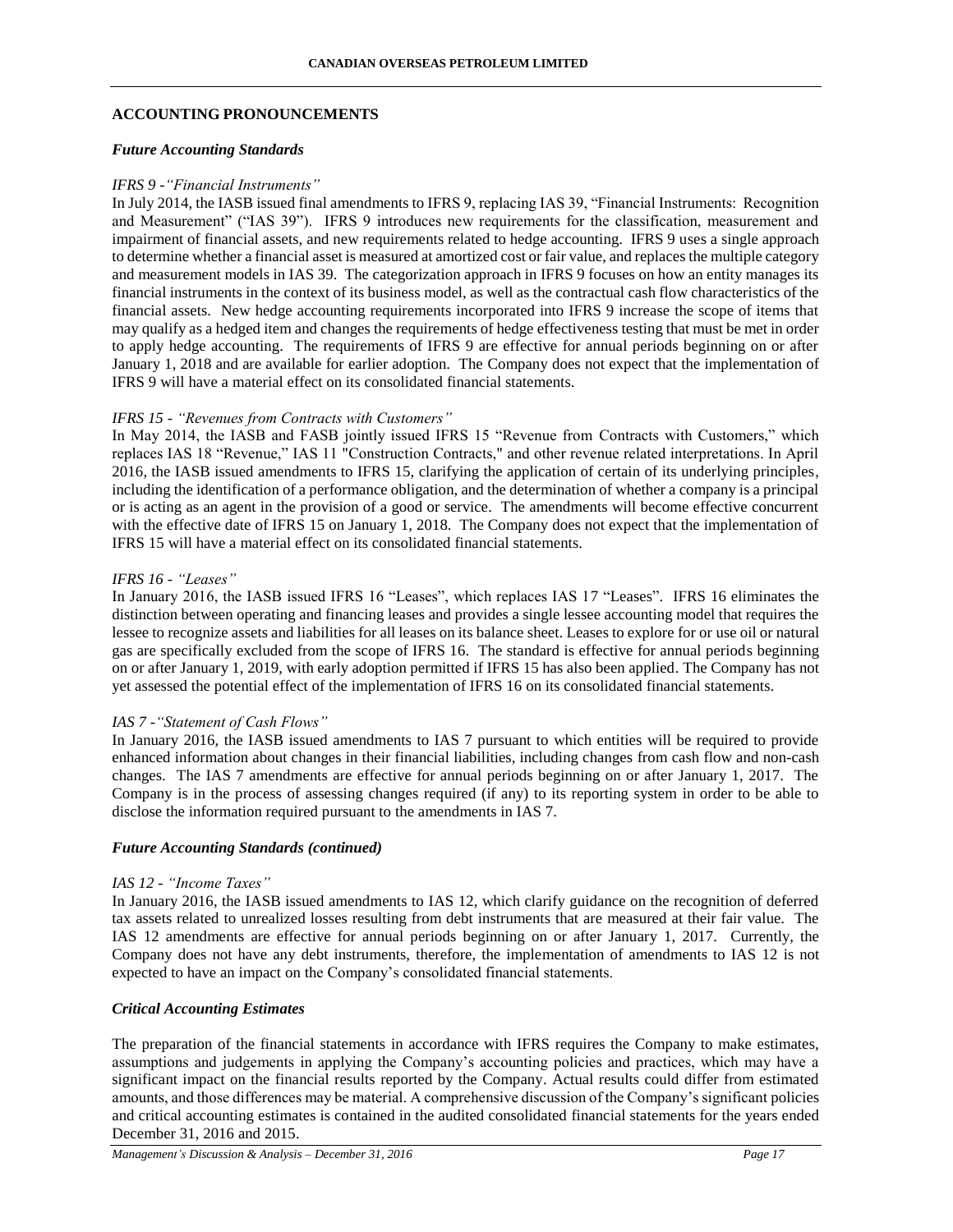## **ACCOUNTING PRONOUNCEMENTS (CONTINUED)**

### *Critical Accounting Estimates (continued)*

Management is required to make judgements, estimates and assumptions that affect the reported amounts of assets, liabilities, revenues and expenses. Estimates and judgments are continuously evaluated and are based on management's experience and other factors, including expectations of future events that are believed to be reasonable under the circumstances. Accordingly, actual results may differ from those estimated amounts and differences may be material.

In particular, significant areas of estimation uncertainty considered by management in preparing the consolidated financial statements are:

- Stock-based compensation, warrants and derivative liability the amounts recorded in respect of stock options granted, share purchase warrants granted and the derivative liability for warrants issued are based on the Company's estimation of their fair value, calculated using assumptions regarding the life of the option or warrant, interest rates and volatility. By their nature, these estimates and assumptions are subject to uncertainty, and the actual fair value of options or warrants may differ at any time;
- Impairment of assets E&E assets and office equipment are assessed for impairment annually and when circumstances suggest that the carrying amount might exceed the recoverable amount. These calculations require the use of estimates and assumptions and are subject to change as new information becomes available. Specifically for E&E assets, these estimates include future commodity prices, quantity of reserves and discount rates, as well as future development and operating expenses;
- Impairment of investment in joint venture After application of the equity method, the net investment in joint venture is assessed for impairment annually and when circumstances suggest that the carrying amount might exceed the recoverable amount. The Company assesses whether it is necessary to recognize any additional impairment loss with respect to its net investment in the joint venture or any other amount that does not constitute part of the net investment. These estimates include the market, economic, legal and political environment in which the joint venture operates, as well as changes in the joint venture's financial condition. Any reversal of impairment losses is recognized to the extent that the recoverable amount of the investment subsequently increases;
- Deferred income tax management assesses the likelihood that deferred income tax assets will be realized from future taxable earnings, and the amount of which is subject to measurement uncertainty; and
- Provisions, commitments and contingent liabilities amounts recorded as provisions and amounts disclosed as commitments and contingent liabilities are estimated based on the terms of the related contracts and management's best knowledge at the time of issuing the consolidated financial statements. The actual results ultimately may differ from those estimates as future confirming events occur.

Significant judgments are involved in the determination of the functional currency of the subsidiaries and the time when exploration and evaluation projects are complete and the technical feasibility and commercial viability of extracting oil or gas are demonstrable for the project or there is no prospect of a positive outcome for the project. Determining the type of joint arrangement as either a joint operation or a joint venture is based on management's determination of whether it has joint control over another entity and considerations include assessment of contractual agreements for unanimous consent of the parties on decision making of relevant activities. Once classified as a joint arrangement, management assesses whether it is structured through a separate vehicle and whether the legal form and contractual arrangements give the entity the direct right to the assets and obligations for the liabilities within the normal course of business, as well as the entity's rights to the economic benefit of assets and its involvement and responsibility for settling liabilities associated with the arrangement.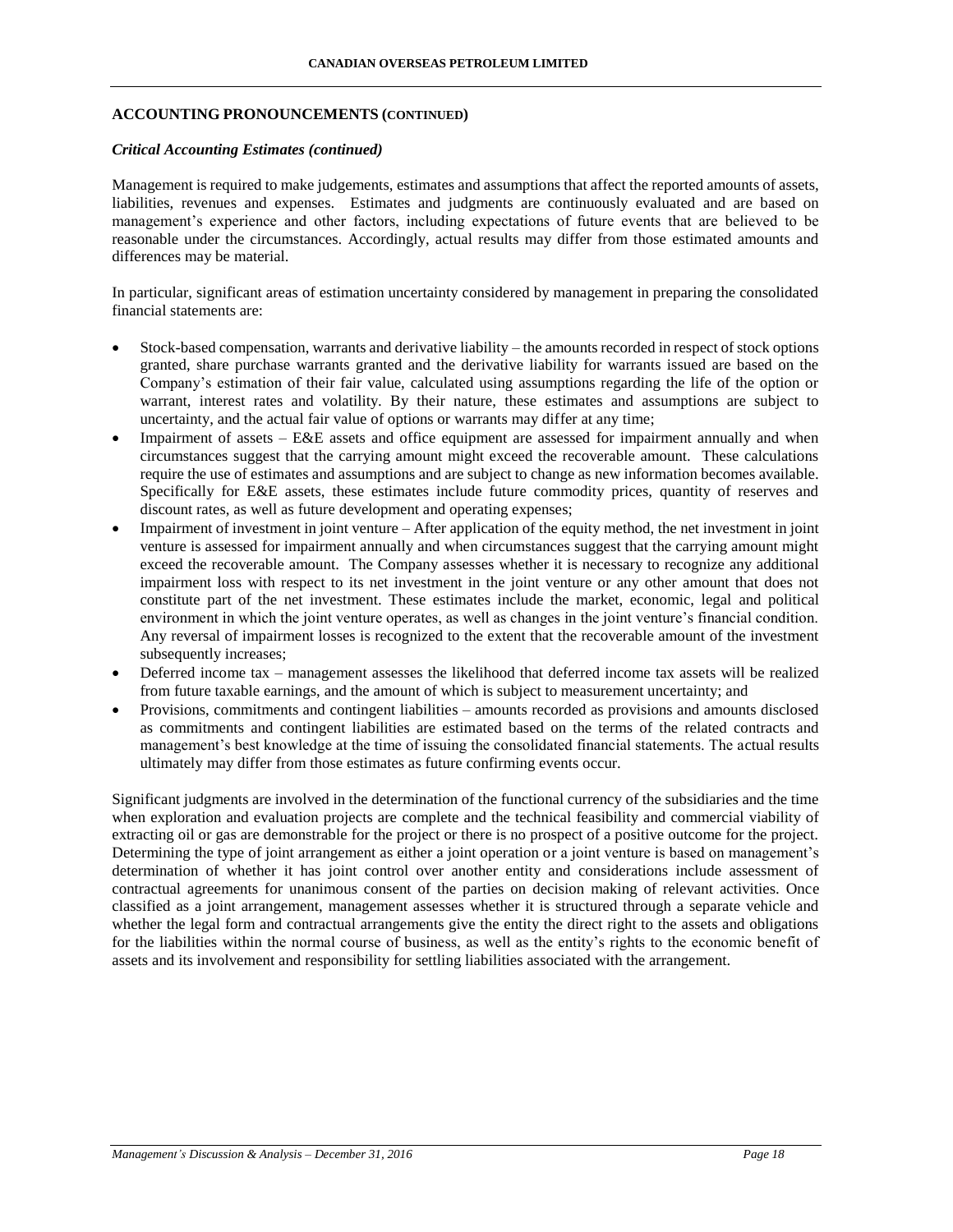### **DISCLOSURE CONTROLS AND PROCEDURES**

The Company's Chief Executive Officer and Chief Financial Officer have designed disclosure controls and procedures ("DC&P"), or caused it to be designed under their supervision, to provide reasonable assurance that material information relating to the Company is made known to them by others, particularly during the period in which the annual filings are being prepared, and information required to be disclosed by the Company in its annual filings, interim filings or other reports filed or submitted by it under securities legislation is recorded, processed, summarized and reported within the time periods specified in securities legislation.

Management of COPL, including the Chief Executive Officer and Chief Financial Officer, has evaluated the effectiveness of the Company's DC&P as at December 31, 2016 and concluded that DC&P are effective as the end of the year, in all material respects.

#### **INTERNAL CONTROLS OVER FINANCIAL REPORTING**

The Company's Chief Executive Officer and Chief Financial Officer are responsible for establishing and maintaining internal control over financial reporting ("ICFR"). They have as at the financial year end December 31, 2016, designed ICFR, or caused it to be designed under their supervision, to provide reasonable assurance regarding the reliability of financial reporting and the preparation of financial statements for external purposes in accordance with IFRS. The control framework the Company's officers used to design the Company's ICFR is the Internal Control – Integrated Framework issued by the Committee of Sponsoring Organizations.

The Company's Chief Executive Officer and Chief Financial Officer are required to disclose any change in the ICFR that occurred during the most recent interim period that has materially affected, or is reasonable likely to materially affect, the Company's ICFR. No material changes in the Company's ICFR were identified in the year ended December 31, 2016, which have materially affected, or are reasonably likely to materially affect the Company's ICFR.

It should be noted that while the Chief Executive Officer and Chief Financial Officer believe that the Company's design of DC&P and ICFR provide a reasonable level of assurance that they are effective, they do not expect that the control system will prevent all errors and fraud. A control system, no matter how well conceived or operated, can provide only reasonable, but not absolute, assurance that the objectives of the control system will be met and it should not be expected the disclosure and internal control procedures will prevent all errors or fraud. The Company's ICFR may not prevent or detect all misstatements because of inherent limitations. In reaching a reasonable level of assurance, management necessarily is required to apply its judgment in evaluating the cost/benefit relationship of possible controls and procedures. Additionally, projections of any evaluation of effectiveness to future periods are subject to the risk that controls may become inadequate because of changes in conditions or deterioration in the degree of compliance with the Company's policies and procedures.